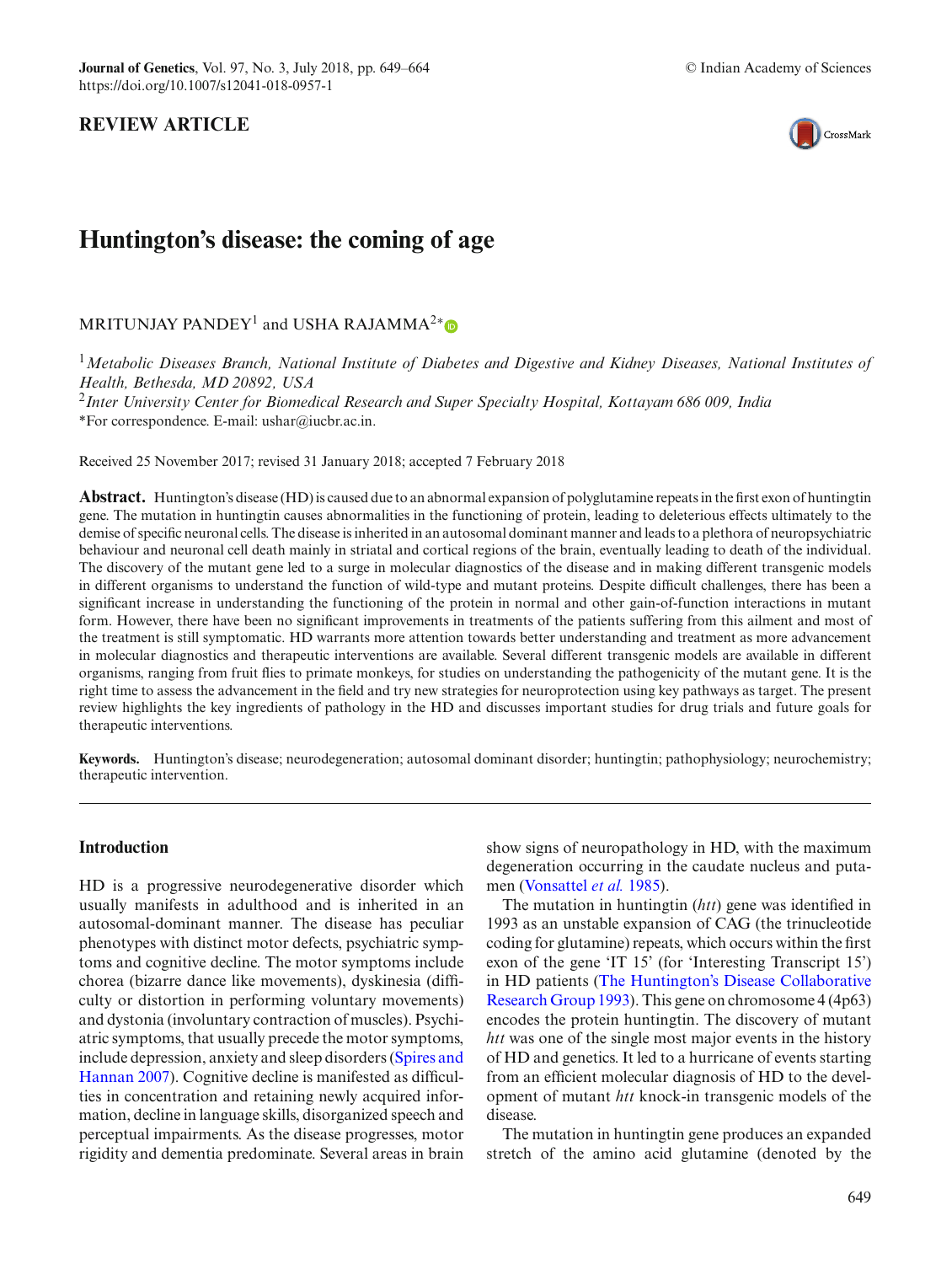letter Q) towards the amino terminal end of the protein. This causes the mutant protein to interact abnormally with other cell proteins, leading to changes in its function. The glutamine tract in htt is polymorphic, with 8 to 36 glutamine repeats in the normal population and 41 or more in HD. People with 38 or more glutamine repeats in htt can manifest HD but occasionally individual with up to 41 repeats in old age with no discernible symptoms have been reported [\(Rubinsztein](#page-14-1) *et al.* [1996\)](#page-14-1). Several studies have pointed out a strong inverse correlation between the repeat number and the age at onset of HD [\(Zühlke](#page-15-2) *et al.* [1993](#page-15-2); [Nørremølle](#page-13-0) *et al.* [1993;](#page-13-0) [Tabrizi](#page-14-2) *et al.* [2013](#page-14-2)).

# **Historical background of HD**

A vivid account of the disease by George Huntington has subsequently borne his name and is considered to be the bes[t](#page-12-0) [report](#page-12-0) [and](#page-12-0) [landmark](#page-12-0) [in](#page-12-0) [the](#page-12-0) [study](#page-12-0) [of](#page-12-0) [HD](#page-12-0) [\(](#page-12-0)Huntington [1872](#page-12-0)). All the cardinal features of HD are listed in the description: the adult onset, progressive course of the disease, choreiform movements, mental impairment, suicidal tendency and the pattern of inheritance. Such a vivid description of the disease was made possible because of the clinical observation of HD patients by Huntington, his father and grandfather. The clear study and documentation of the two older generations of the Huntingtons gave George Huntington a unique advantage in describing the disease fully.

In 1883, Westphal described juvenile symptoms resembling those seen in HD but he attributed it to a cause other than HD as the patients showed a predominance of hypokinesia and rigidity. The term 'Westphal variant' is often used to describe the clinical picture of juvenile HD. Although, there were several reports about the neuropathology of HD, it was not until the 1920s that there was an equivocal agreement that in HD the changes in brain are primarily degenerative and atrophic, and that the caudate nucleus is most affected [\(Harper 2002\)](#page-12-1).

In 1993, the HD gene, huntingtin (*htt*) was discovered by the 10-year collective effort of six teams in the United States and Britain, the Huntington Disease Collaborative Research Group. Soon after, several genetic models were developed including several transgenic models in *Drosophila* [\(Krench and Littleton 2013\)](#page-13-1), nematode *Cae[norhabditis](#page-10-1) [elegans](#page-10-1)* [\(Bates](#page-10-0) *et al.* [2006](#page-10-0)), minipigs (Baxa *et al.* [2013](#page-10-1)[\),](#page-12-2) [primates](#page-12-2) [\(Yang](#page-15-3) *et al.* [2008\)](#page-15-3), sheep (Jacobsen *et al.* [2010\)](#page-12-2) and knock-in mouse models [\(Mangiarini](#page-13-2) *et al.* [1996](#page-13-2); [Reddy](#page-14-3) *et al.* [1998;](#page-14-3) [Hodgson](#page-12-3) *et al.* [1999\)](#page-12-3). Increasing evidence has converged to indicate that the normal protein functions in intracellular vesicular trafficking, endocytosis, synaptic functioning, autophagy and transcription, and that the mutant *htt* has been linked to disruption of transcription, oxidative stress, autophagy, aggregate formation and several other functions in the cellular homeostasis. The mutant *htt* acquires a toxic gain of function leading to abnormal functioning but the exact pathway of cell death is still elusive.

## **Epidemiology of HD**

Epidemiological studies have now assumed a major role in the study of various neurological disorders like Parkinson's disease, multiple sclerosis and stroke where the information is used in determining the hypotheses about the societal causes, if any, of these diseases, as well as for simply documenting their frequency and variation in the society. In case of HD, the situation is different, because it is a monogenic Mendelian disorder. The route to understand the pathogenesis of the disease is principally molecular, not epidemiological. To study the frequency of the affected population, it involves careful study of complete families, rather than surveys restricted to primary cases, while those at risk are also mostly family members, rather than population at large.

# **Prevalence of HD in different countries**

The incidence of HD is variable across the globe, with Japan, South Africa and Finland having very low rates of the disease among the population as depicted in table [1.](#page-2-0) Previous estimates of 4–10 per 100,000 people in Western Hemisphere were low [\(Harper 2002](#page-12-1)), as recent prevalence data from UK suggests higher prevalence of adult HD at 12.3 per 100,000 based on diagnoses recorded in general practice records [\(Evans](#page-11-0) *et al.* [2013\)](#page-11-0). It is assumed that the disease spread across the globe due to migration of affected people from north-west Europe. While detailing about the prevalence of HD, one cannot leave aside the presence of sizeable population of HD patients in Venezuela. The remarkable concentration of HD patients living by the shores of Lake Maracaibo, Venezuela represents the single largest cluster derived from a single ancestor that has remained localized. The pedigree contains over 10,000 members with over 100 living subjects. The high frequency of the disorder in this region was first documented by Negrette [\(Okun and Thommi 2004](#page-13-3)). This particular population was recognized by Hereditary Disease Foundation to carry out a systematic study. It was easier to study the genealogy, pedigree analysis and homozygotes, as several families had both the parents affected, it was a landmark project in the history of HD which gave a new direction to HD research. The Venezuela project helped in mapping and isolation of HD gene, which led to the beginning of molecular research in HD [\(Wexler](#page-15-4) *et al.* [2004\)](#page-15-4).

# **Pathophysiology of HD**

The pathophysiology of HD contributed by mutant *HTT* is highly complex impacting various functional domains, as is evident from the behavioural expression, neuroanatomical topography and neurochemical profiles of affected individuals.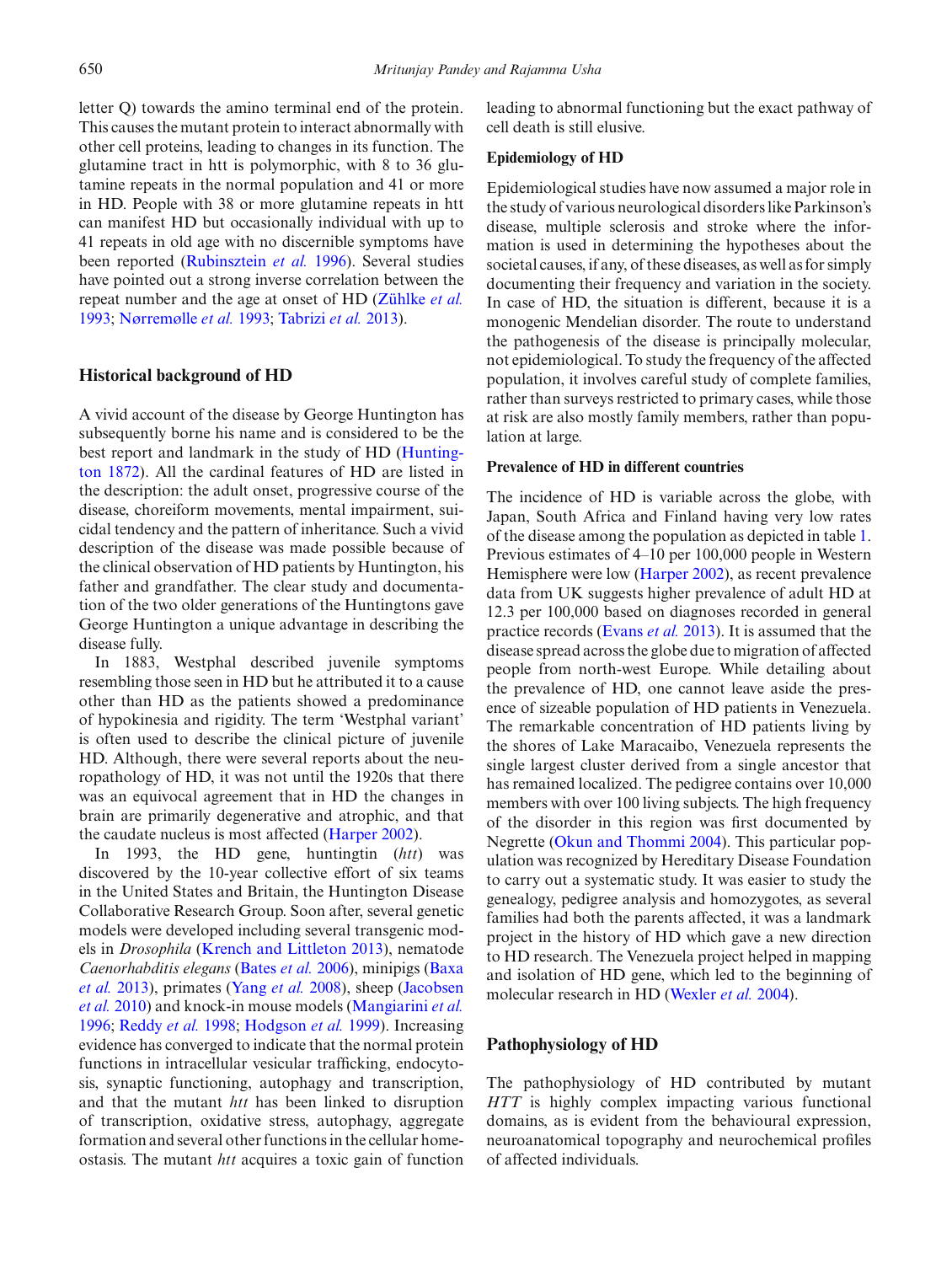| <b>Reference</b>                                                           | Year of prevalence study | Region                                         | Prevalence (per 100,000)                                                                                                                                                                                                                                                                                      |
|----------------------------------------------------------------------------|--------------------------|------------------------------------------------|---------------------------------------------------------------------------------------------------------------------------------------------------------------------------------------------------------------------------------------------------------------------------------------------------------------|
| Reed and Chandler (1958)                                                   | 1940                     | Michigan general / black population, USA       | 4.1/1.5                                                                                                                                                                                                                                                                                                       |
| Folstein et al. (1987)                                                     | 1980                     | Maryland general / black population, USA       | 5.5/6.4                                                                                                                                                                                                                                                                                                       |
| Vright et al. (1981)                                                       | 1980                     | South Carolina general / black population, USA | 4.8/0.91                                                                                                                                                                                                                                                                                                      |
|                                                                            | 1990                     | Minnesota, Olmsted county, USA                 |                                                                                                                                                                                                                                                                                                               |
| Kokmen et al. (1994)<br>Almqvist et al. (2001)<br>Fisher and Hayden (2014) | $93 - 2000$              | British Columbia, Canada                       | $\frac{2}{0.69}$                                                                                                                                                                                                                                                                                              |
|                                                                            | 2011                     | British Columbia, Canada                       | $13.6$<br>$8.5$<br>$7.6$<br>$7.61$                                                                                                                                                                                                                                                                            |
|                                                                            |                          | Manitoba and Saskatchewan, Canada              |                                                                                                                                                                                                                                                                                                               |
| Shokeir (1975)<br>Pleydell (1955)                                          | 1954                     | Northamptonshire, UK                           |                                                                                                                                                                                                                                                                                                               |
|                                                                            | 1971                     | South Wales, UK                                |                                                                                                                                                                                                                                                                                                               |
|                                                                            | 1984                     | Grampian region of Scotland, UK                |                                                                                                                                                                                                                                                                                                               |
| Harper et al. (1979)<br>Simpson and Johnston (1989)<br>Palo et al. (1987)  | 1986                     | Finland                                        | $\begin{array}{c} 0.05 \\ 0.54 \\ 0.71 \\ 0.38 \\ 0.71 \\ 0.07 \\ 0.01 \\ 0.04 \\ 0.04 \\ 0.04 \\ 0.04 \\ 0.04 \\ 0.04 \\ 0.04 \\ 0.04 \\ 0.04 \\ 0.04 \\ 0.04 \\ 0.04 \\ 0.04 \\ 0.04 \\ 0.04 \\ 0.04 \\ 0.04 \\ 0.04 \\ 0.04 \\ 0.04 \\ 0.04 \\ 0.04 \\ 0.04 \\ 0.04 \\ 0.04 \\ 0.04 \\ 0.04 \\ 0.04 \\ 0.$ |
| Conneally (1984)                                                           |                          | lasmania, Australia                            |                                                                                                                                                                                                                                                                                                               |
| pridmore (1990)                                                            | 1990                     | lasmania, Australia                            |                                                                                                                                                                                                                                                                                                               |
| McCusker et al. (2000)                                                     | 1996                     | New South Wales, Australia                     |                                                                                                                                                                                                                                                                                                               |
| Adachi and Nakashima (1999)                                                | 1997                     | Western Japan                                  |                                                                                                                                                                                                                                                                                                               |
| Shiwach and Lindenbaum (1990)                                              | 1990                     | Indian subcontinent                            |                                                                                                                                                                                                                                                                                                               |
| Chen and Lai (2010)                                                        | 2007                     | Taiwan                                         |                                                                                                                                                                                                                                                                                                               |
| Peterlin et al. (2009)                                                     | 2009                     | Slovenia                                       |                                                                                                                                                                                                                                                                                                               |
| Morrison et al. (1995)                                                     | <u>[66]</u>              | Northern Ireland                               |                                                                                                                                                                                                                                                                                                               |
|                                                                            |                          |                                                |                                                                                                                                                                                                                                                                                                               |

**Table 1.** Prevalence estimates of HD in different parts of the world.

Table 1. Prevalence estimates of HD in different parts of the world

#### **Behavioural symptoms**

Behavioural symptoms are obvious from the impairment in motor, cognitive and psychiatric attributes. Although motor problems are the major phenotypes seen in HD patients, the psychiatric symptoms and cognitive deficits precede it, and they also cause significant burden on a patient's life and lead them to complete loss of independence.

# *Motor abnormalities*

Clinically, the motor disturbances in HD is characterized by involuntary movements, i.e. chorea or dystonia, all of which imp[air](#page-12-6) [initiation,](#page-12-6) [or](#page-12-6) [execution](#page-12-6) [of](#page-12-6) [movements](#page-12-6) [\(](#page-12-6)Kirkwood *et al.* [2002\)](#page-12-6). Motor abnormalities like bradykinesia, chorea, dystonia and oculomotor symptoms have been shown to be progressive in HD patients [\(Andrich](#page-10-4) *et al.* [2007](#page-10-4)). HD patients also suffer from motor problem, which is more like an inability to maintain a voluntary muscle contraction at a constant level. As a result, they cannot maintain the constant pressure during a handshake and is treated as a characteristic of HD, known as milkmaid's grip [\(Walker 2007\)](#page-15-6). As the disease progresses, hyperkinetic movements lessen and bradykinesia and rigidity become more prominent [\(Novak and Tabrizi 2010](#page-13-9)).

#### *Psychiatric and cognitive changes*

Cognitive decline, with progression from early changes in speed of information processing, cognitive inflexibility, and memory retrieval to more severe and widespread abnormalities later in the disease course has been demonstrat[ed](#page-15-7) [as](#page-15-7) [part](#page-15-7) [of](#page-15-7) [the](#page-15-7) [HD](#page-15-7) [phenotype](#page-15-7) [by](#page-15-7) [researchers](#page-15-7) [\(](#page-15-7)Verny *et al.* [2007\)](#page-15-7). Many investigators have noted that the pattern of cognitive deficits seen in HD is similar to neurological or psychiatric conditions that disrupt functioning in the frontal lobe or basal ganglia, or conditions such as lesions in the prefrontal cortex (Brown and Marsden 1988). Severe psychiatric and cognitive impairments have also been observed in juvenile HD patients [\(Ribaï](#page-14-9) *et al.* [2007](#page-14-9)). One of the salient features of George Huntington's description of patients suffering from the disease was 'a tendency to insanity and suicide'. HD patients have four to six times higher suici[dal](#page-11-6) [tendency](#page-11-6) [than](#page-11-6) [the](#page-11-6) [general](#page-11-6) [population](#page-11-6) [\(](#page-11-6)Di Maio *et al.* [1993\)](#page-11-6). This rate is even higher for patients whose age is more than 50 years [\(Schoenfeld](#page-14-10) *et al.* [1984](#page-14-10)).

<span id="page-2-0"></span>HD patients have been shown to suffer from depression, apathy and irritability when analysed on a Unified Huntington's Disease Rating Scale (UHDRS) [\(Kingma](#page-12-7) *et al.* [2008](#page-12-7)). Apathy is also common, which is characterized by loss of interest and passive behaviour. Working memory deficits have been found in HD patients, when event-related functional magnetic resonance imaging and a parametric verbal working memory task were used to investigate cerebral function [\(Wolf](#page-15-8) *et al.* [2009](#page-15-8)). Memory acquisition and ability to concentrate are poor in HD patients due to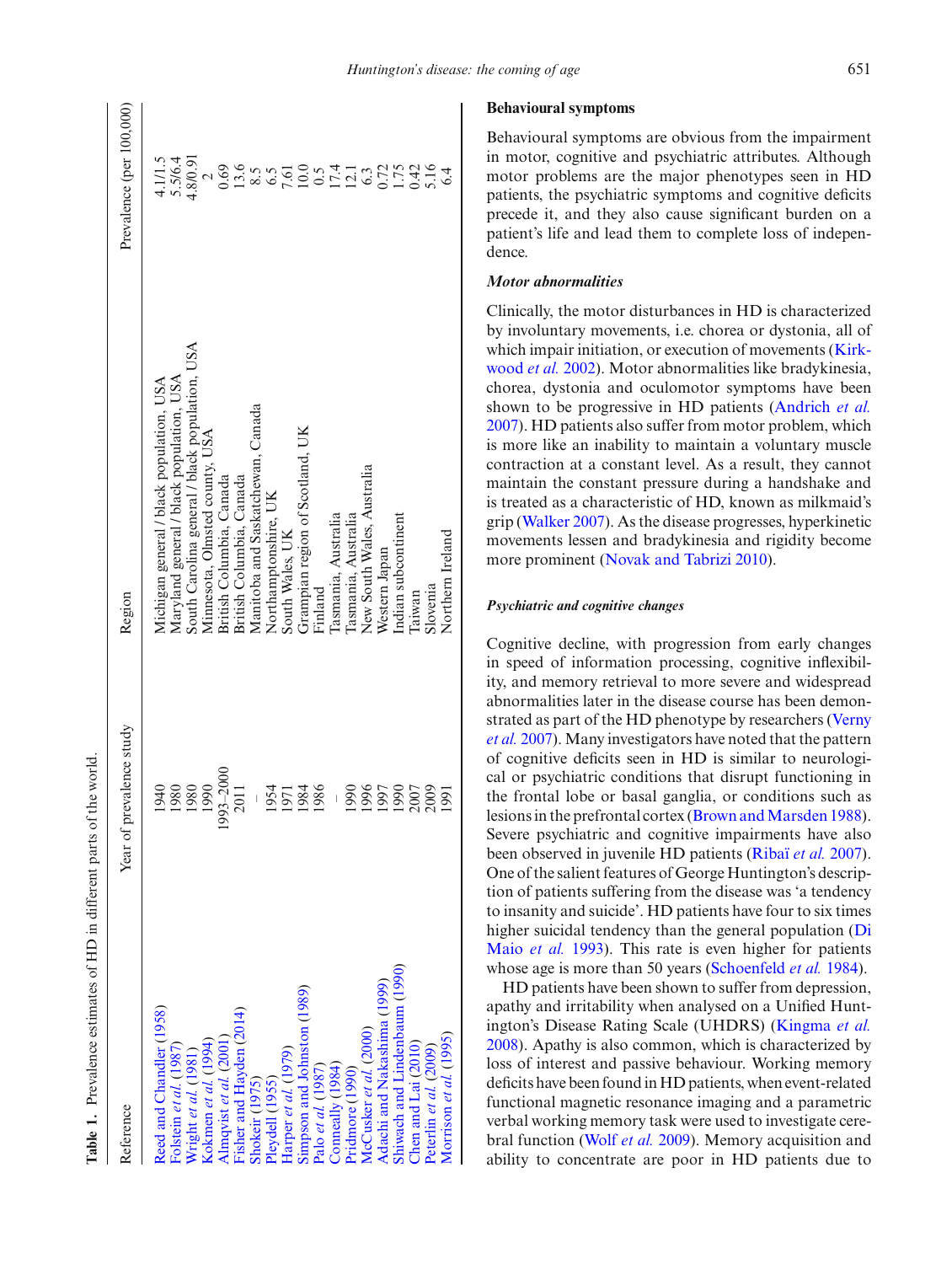subcortical degeneration [\(Zakzanis 1998](#page-15-9)). Sleep disturbance is a cause of significant distress in HD patients [\(Videnovic](#page-15-10) *et al.* [2009](#page-15-10)).

## **Anatomical features**

The most striking neuropathological feature of the HD brain is the shrunken appearance of the neostriatum with gross atrophy of the caudate nucleus and putamen, with the caudate nucleus reduced to a rim of tissue. Reduction in size of the caudate is accompanied by the enlargement of ventricles. HD brains weigh less than brains of agematched controls with the weight being reduced by 10– 20%. Another notable feature is the loss of white matter in the subcortical zone. As a result, the brain is smaller than no[rmal](#page-15-11) [in](#page-15-11) [the](#page-15-11) [late](#page-15-11) [stage](#page-15-11) [of](#page-15-11) [the](#page-15-11) [disease](#page-15-11) [\(](#page-15-11)Vonsattel and DiFiglia [1998](#page-15-11)).

The striatum is composed of heterogeneous compartments that contain distinct neurochemicals and project to different target regions. These compartments are found in the form of patches termed as striosomes and matrix [\(Graybiel](#page-12-8) *et al.* [1990](#page-12-8)). Striosomes consist of discrete zones and mainly contain opioid receptors, substance P, met-enkephalin and cholecystokinin. The matrix is rich in somatostatin, neuropeptide Y, nicotinamide adenine dinucleotide phosphate (NADPH) diaphorase, acetylcholinesterase, calbindin and cytochrome oxidase. Several conflicting reports associated with the neuropathology of these two compartments in HD exist in the literature. Some describe that the total area of matrix is changed but the total area of striosomes remains the same, as determined by the stai[ning](#page-11-7) [of](#page-11-7) [acetylcholinesterase](#page-11-7) [or](#page-11-7) [calbindin](#page-11-7) [\(](#page-11-7)Ferrante *et al.* [1987;](#page-11-7) [Seto-Ohshima](#page-14-11) *et al.* [1988](#page-14-11)). Other studies have suggested the involvement of striosomes in the early phases [of](#page-12-9) [the](#page-12-9) [disease](#page-12-9) [\(Reiner](#page-14-12) *et al.* [1988](#page-14-12); Hedreen and Folstein [1995](#page-12-9)). The atrophied striatum is characterized by marked neuronal loss and astrogliosis, which has been used to q[ualify](#page-13-10) [the](#page-13-10) [neuropathology](#page-13-10) [\(Vonsattel](#page-15-0) *et al.* [1985](#page-15-0); Myers *et al.* [1988;](#page-13-10) [Heinsen](#page-12-10) *et al.* [1994](#page-12-10)). Quantitative microscopic studies have revealed that there is a relative sparing of the large striatal neurons but severe loss of medium-sized striatal neurons. The majority of these medium-sized striatal neurons are gamma-aminobutyric acid (GABA)-ergic in nature. As these neurons degenerate, there is a corresponding loss of the neurochemicals they contain including glutamic acid decarboxylase (GAD), Substance P, enkephalin, calcineurin, calbindin and adenosine, together with failure of dopaminergic receptors in the striatum. According to their neurochemical differences and differential connectivity, the medium spiny neurons are of two kinds. Medium spiny neurons which express D1 dopamine receptors and Substance P project to internal segment of globus pallidus (globus pallidus interna, GPi) and substantia nigra pars compacta (SNpc), whereas those expressing D2 dopamine receptors and enkephalin project to external segment of globus pallidus (globus pallidus externa, GPe) [\(Gerfen 1992\)](#page-12-11). One study of 17 early and middle grade HD cases found that the enkephalin containing neurons connecting to GPe were much more affected than the Substance P containing neurons projecting to GPi [\(Reiner](#page-14-12) *et al.* [1988\)](#page-14-12). In two other studies, striatal neurons projecting to GPe showed evident loss, whereas the neurons projecting to GPi appeared relatively spared at presymptomatic or early stages of the disease [\(Albin](#page-10-5) *et al.* [1990](#page-10-5), [1992](#page-10-6)).

In addition to the medium spiny neurons, the striatum has various interneurons which include the large cholinergic neurons and the sparse medium spiny neurons containing somatostatin, neuropeptide Y and NADPH diaphorase neurons. The striatal interneurons are relatively spared in HD [\(Ferrante](#page-11-7) *et al.* [1987;](#page-11-7) [Cicchetti](#page-11-8) *et al.* [2000](#page-11-8)). In a major study on neuropathology of HD, 163 post-mortem HD brains were processed and evaluated for assigning a five-point grading scale for the severity of striatal neuropathological involvement in HD with 0 indicating no abnormality and 4 signifying very severe involvement [\(Vonsattel](#page-15-0) *et al.* [1985](#page-15-0)). The grading was based on the histopathological features of relative neuronal loss and relative gliosis in different areas of the brain, which included the cortical, subcortical, and brain stem. Other factors like clinical records of the 163 HD cases were reviewed which included the sex, age at death and a rating of physical disability. Grade 0 was assigned to those cases in which there was substantial evidence for the diagnosis of HD, yet no gross or microscopic abnormalities that could be related to HD neuropathology. In grade 1 brains, there were no macroscopically distinguishable alterations at the level of globus pallidus (GP) and caudate nucleus– nucleus accumbens septi-putamen (CAP). However, there was moderate fibrillary astrocytosis when observed microscopically. Further, the extent of neuronal loss was evident only after cell counting and the putamen showed slight astrocytosis throughout. Grade 2 brains had atrophied caudate nucleus (CN) at the head region at CAP level, which was visible macroscopically. Microscopically, neuronal loss was observed in CAP with concomitant fibrillary astrocytosis in CN and putamen. At GP level, the CN displayed a marked neuronal loss and astrocytosis. The globus pallidus showed minimal or no changes. Grade 3 brains had a shrunken CN at CAP level. At GP level, the CN was reduced to a thin strip. Both the putamen and globus pallidus were moderately decreased in size. Moderate neuronal loss with fibrillary astrocytosis involved the gray matter bridges between CN and putamen. Neuronal loss and gliosis is evident macroscopically in putamen. The lateral segment of the GP showed slight to moderate fibrillary astrocytosis adjacent to putamen. In grade 4 brains at the CAP level, the CN was extremely shrunken and yellow brown. The putamen was markedly atrophic with a concave medial outline. At GP level, the CN was reduced to a thin strip. The putamen was markedly reduced in size and showed widened perivascular spaces in its ventral portion. Microscopically, neuronal depletion and astrocytosis was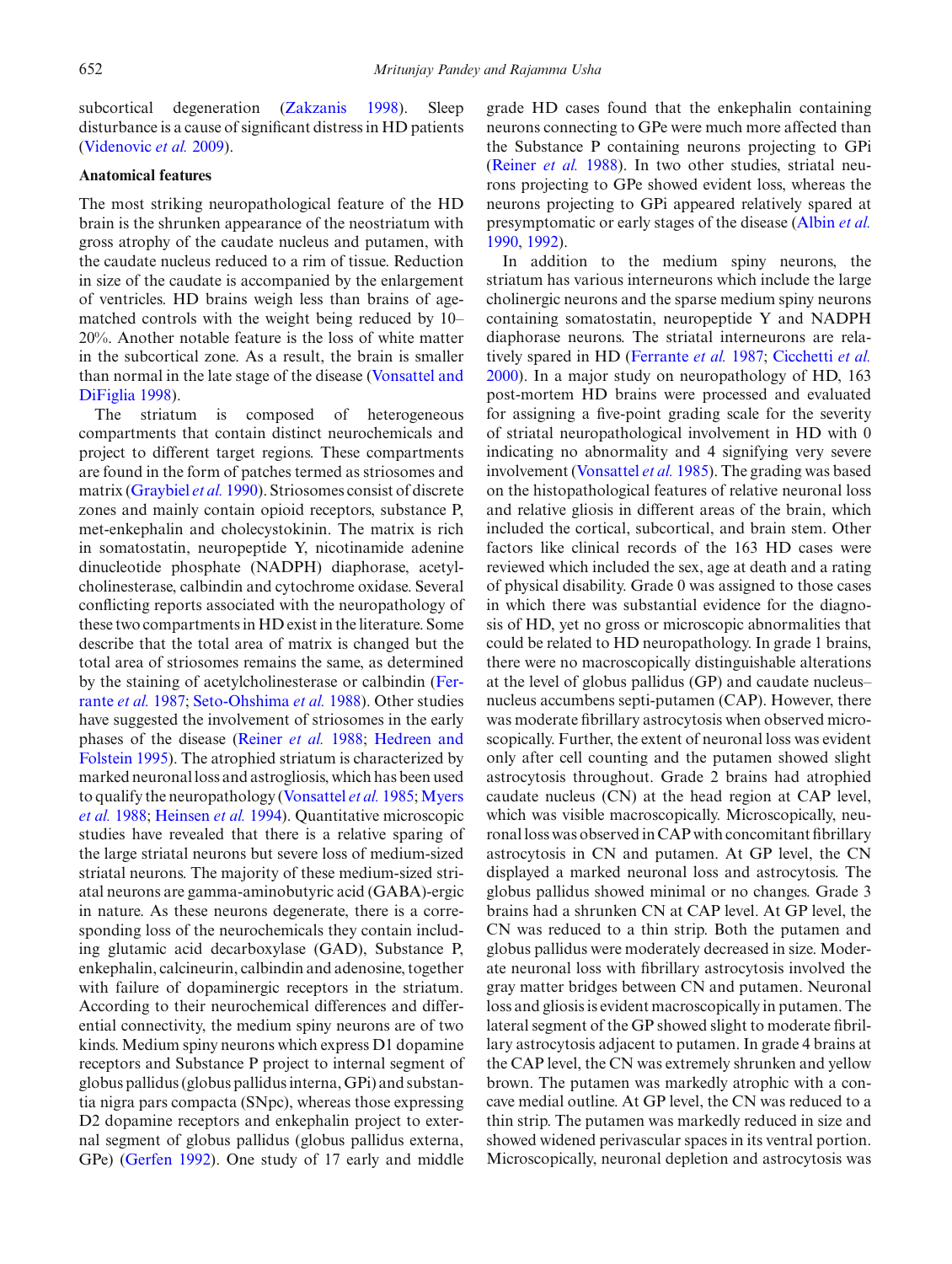extremely severe and diffuse throughout the CN and putamen at both levels CAP and GP. The nucleus accumbens showed slight to moderate fibrillary astrocytosis dorsally. This grading system devised by [Vonsattel](#page-15-0) *et al.* [\(1985\)](#page-15-0) has been quite useful in HD research, as it remains the single largest study of the neuropathology of postmortem HD brains.

Although, the loss of neurons from nucleus caudatus putamen (NCP) is the most conspicuous feature of HD brains, there are several reports of the involvement of other brain areas in HD neuropathology. Atrophy of the cerebral cortex has long been recognized as occurring in HD. In HD, the most affected regions in the cortex are layers III, V and VI. Previous studies have confirmed the thinning of the c[erebral](#page-12-12) [cortex](#page-12-12) [and](#page-12-12) [underlying](#page-12-12) [white](#page-12-12) [matter](#page-12-12) [\(](#page-12-12)Hedreen *et al.* [1991](#page-12-12); [Heinsen](#page-12-10) *et al.* [1994;](#page-12-10) [Macdonald](#page-13-11) *et al.* [1997;](#page-13-11) [Ciarmiello](#page-11-9) *et al.* [2006\)](#page-11-9). Recent investigation using *in vivo* magnetic resonance imaging reveals that the behavioural deficits found in the HD patients are closely associated with discrete cortical degeneration in the brain [\(Rosas](#page-14-13) *et al.* [2008](#page-14-13)). Hippocampal CA3, CA4 and granule cell layer of dentate too show neuronal loss [\(Spargo](#page-14-14) *et al.* [1993](#page-14-14)). Neuronal loss has also been reported in ventrolateral thalamus [\(Dom](#page-11-10) *et al.* [1976\)](#page-11-10) and in the centromedianparafascicular complex in thalamus in HD brains [\(Heinsen](#page-12-13) *et al.* [1996](#page-12-13)). Cerebellar atrophy has been reported in some cases of HD (Jeste *[et al.](#page-12-14)* [1984;](#page-12-14) [Rodda 1981](#page-14-15)) with loss of Purkinje cells in some cases [\(McCaughey 1961\)](#page-13-12).

Microscopic examination of sections after staining them with different microglia markers also revealed reactive micr[oglia](#page-14-16) [is](#page-14-16) [striatum,](#page-14-16) [neocortex](#page-14-16) [and](#page-14-16) [internal](#page-14-16) [capsule](#page-14-16) [\(](#page-14-16)Sapp *et al.* [2001\)](#page-14-16). With the discovery of mutant *htt* and its study in transgenic models of mice helped to identify neuronal nuclear inclusion bodies in HD brains [\(Davies](#page-11-11) *et al.* [1997](#page-11-11); [Becher](#page-11-12) *et al.* [1998](#page-11-12)). These inclusion bodies stain positively for IC2 antibody raised against TATA-binding protein with 38 or more polyQ stretch. The inclusion bodies involve about 7% of neocortical neurons but are virtually absent in GP or cerebellum [\(Gutekunst](#page-12-15) *et al.* [1999](#page-12-15)).

## **Neurochemical alterations in HD**

Neurochemical alterations may not only reflect changes in tissue pathology but also give insight into the cause of cell death in specific brain nuclei in HD.

# *GABA*

The first neurotransmitter shown to be decreased in HD brain was GABA. Significant decrease in level of GABA and its synthetic enzyme GAD was shown in post-mortem HD brain [\(Perry](#page-13-13) *et al.* [1973;](#page-13-13) [Bird and Iversen 1974](#page-11-13)). The striatal medium spiny neurons that are GABAergic in nature are most vulnerable neurons in HD and their demise is considered to be the neuropathological hallmark of HD [\(Vonsattel](#page-15-0) *et al.* [1985](#page-15-0); [DiFiglia 1990](#page-11-14)). Apart from striatum decreased levels of GABA have been found in hippocampus and cerebral cortex [\(Reynolds and Pearson](#page-14-17)

[1987](#page-14-17)). Significant decrease in levels of GAD were observed throughout the brain, but most markedly in the striatum and GPe [\(Spokes 1980\)](#page-14-18). GABA receptors were decreased in striatum but unchanged in the cortex [\(Lloyd](#page-13-14) *et al.* [1977](#page-13-14)).

# *Dopamine*

Dopamine levels were found to be increased [\(Spokes 1980](#page-14-18)) or unchanged in striatum, nucleus accumbens, and SNpc [\(Reynolds and Garrett 1986\)](#page-14-19). Treatment of primary cultures of striatal neurons with DA caused striatal neurodegeneration with reduction in mitochondrial complex-II activity [\(Benchoua](#page-11-15) *et al.* [2008\)](#page-11-15). No significant alterations were found in the dopamine synthesizing enzyme tyrosine hy[droxylase](#page-11-16) [in](#page-11-16) [post-mortem](#page-11-16) [HD](#page-11-16) [striatum](#page-11-16) [\(](#page-11-16)Bird and Iversen [1977](#page-11-16)). Deficit in vesicular monoamine transporter type 2 (VMAT2) expression was found in posterior putamen in post-mortem HD brains [\(Bohnen](#page-11-17) *et al.* [2000](#page-11-17)). *In vivo*  $D_2$  receptor binding studies using positron emission tomography (PET) with the help of the specific receptor ligand, raclopiride in HD patients revealed a loss of the postsynaptic receptor in striatum and in temporal and frontal cortex [\(Pavese](#page-13-15) *et al.* [2003\)](#page-13-15). Similar observations have been made for both  $D_1$  and  $D_2$  receptors in HD patient's striata using PET analysis [\(Turjanski](#page-15-12) *et al.* [1995](#page-15-12)).

## *Acetylcholine*

Muscarinic cholinergic receptor expression and choline acetyltransferase enzyme activity were found to be significantly decreased in caudate nucleus of HD brain but not in the cortex [\(Enna](#page-11-18) *et al.* [1976](#page-11-18)). Vesicular acetylcholine transporter (VAChT) has been found to be reduced in postmortem striatal HD brain [\(Smith](#page-14-20) *et al.* [2006](#page-14-20)). However, large cholinergic interneurons in striatum are spared in HD.

# *Serotonin*

Serotonin and its metabolite 5-hydroxyindoleacetic acid (5-HIAA) were found to be increased in pallidum, cortex and basal g[anglia](#page-14-17) [in](#page-14-17) [post-mortem](#page-14-17) [HD](#page-14-17) [brain](#page-14-17) [\(](#page-14-17)Reynolds and Pearson [1987](#page-14-17); Kish *[et al.](#page-12-16)* [1987](#page-12-16)).

#### *Brain-derived neurotrophic factor*

Among different trophic factors supporting neuronal cell growth and maintenance in the striatum, BDNF has been found to be consistently decreased in HD patients and different transgenic HD models [\(Ferrer](#page-11-19) *et al.* [2000;](#page-11-19) [Baquet](#page-10-7) *et al.* [2004](#page-10-7)). Reduced BDNF induced TrkB receptor signalling has been observed in striatal cells of R6/2 transgenic mice model of HD [\(Nguyen](#page-13-16) *et al.* [2016\)](#page-13-16).

# *Cysteine*

Cystathione γ-lyase, an enzyme important for synthesis of the amino acid cysteine has been found to be depleted in HD patients brain, striatal cells, and transgenic mouse models, and cysteine supplementation in diet led to significant neuroprotection in HD models (Paul *[et al.](#page-13-17)* [2014](#page-13-17)).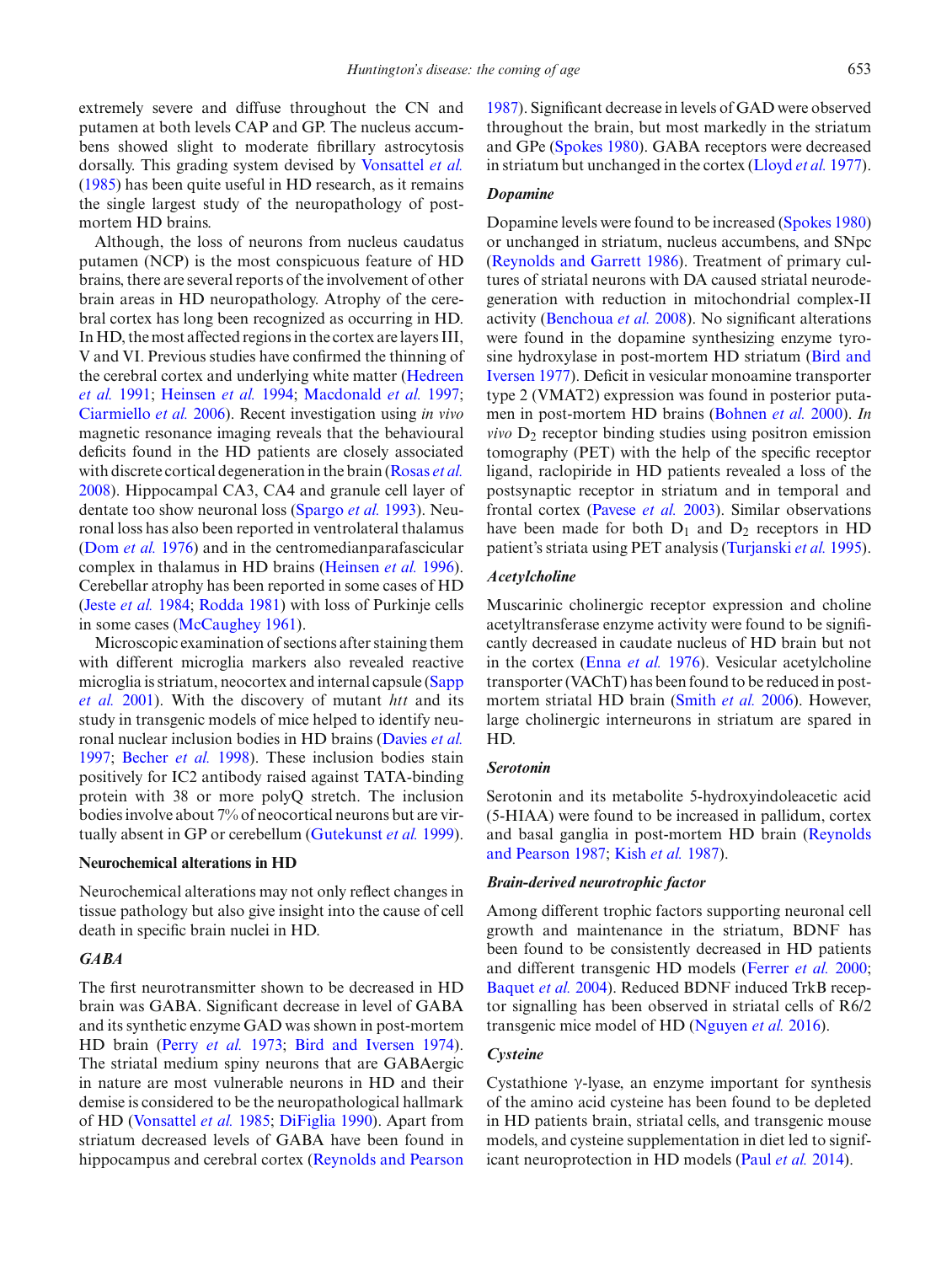#### **The biology of huntingtin: cellular basis of pathology**

The discovery of the HD gene in 1993 made it possible to generate *in vitro* and *in vivo* genetic models to study the physiopathology of the mutant gene. Studies were designed to investigate the normal function of htt and its various interactions in normal and mutant forms to identify the pathways, which lead to cell death (figure [1\)](#page-6-0). The HD gene contains 67 exons and extends across 170 kb of DNA [\(Baxendale](#page-11-20) *et al.* [1995\)](#page-11-20). The CAG repeat that is expanded on HD chromosomes lies within exon 1 and is translated into a stretch of polyQ residues. The protein HTT expressed from the HD gene has over 3000 amino acids, giving a molecular mass of around 350 kDa and is we[l](#page-14-21)l [conserved](#page-14-21) [from](#page-14-21) [flies](#page-14-21) [to](#page-14-21) [mammals](#page-14-21) [\(](#page-14-21)Saudou and Humbert [2016\)](#page-14-21). However, the amino terminal region has been extensively studied, as it contains an expandable polyQ stretch which is considered pathogenic. Several motifs have been identified including the polyglutamine and polyproline tracts close to the N-terminus and the several HEAT (Htt, Elongation factor 3, the PR65/A subunit of protein phosphatase 2A, and the lipid kinase TOR) repeats found just downstream of the proline-rich regions C-terminal to the glutamine tract [\(Andrade and Bork 1995\)](#page-10-8). A HEAT repeat is a degenerate of a generally 50-amino acid motif consisting of two anti-parallel α-helices forming a helical hairpin. HEAT repeat proteins generally mediate important protein–protein interactions involved in cytoplasmic and nuclear transport, microtubule dynamics, and chromosome segregation [\(Neuwald and Hirano 2000](#page-13-18)). Using cross-species comparative analysis, [Takano and Gusella](#page-14-22) [\(2002\)](#page-14-22) predicted that vertebrate htt contains 28–36 HEAT repeats that span the entire protein. Human *htt* has rat and mouse homologues [\(Barnes](#page-10-9) *et al.* [1994](#page-10-9); [Schmitt](#page-14-23) *et al.* [1995](#page-14-23)). It also has recognizable orthologues with the Puffer fish, *Fugu rupribes* [\(Baxendale](#page-11-20) *et al.* [1995\)](#page-11-20) and the Zebra fish, *Danio rerio* [\(Karlovich](#page-12-17) *et al.* [1998](#page-12-17)).

*HTT* gene has two mRNA transcripts of 10336 bp and 13711 bp (Lin *[et al.](#page-13-19)* [1993\)](#page-13-19) and the second transcript which has an additional 3' UTR sequence of 3360 bp seems to be enriched in the brain. HTT transcripts and protein are found to be expressed at different levels throughout the humans and murine tissue [\(Marques Sousa and Humbert](#page-13-20) [2013](#page-13-20)). Although htt expression is not restricted to brain regions which preferentially degenerate in HD, as htt is found to be expressed in several kinds of striatal projection neurons and interneurons as well as cortex, hippocampus and cerebellum. The expression of *htt* starts in embryonic stage and its knock-out is lethal on embryonic day 7.5 [\(Zeitlin](#page-15-13) *et al.* [1995](#page-15-13)) and persists in adulthood but the preferential toxicity in striatal cell death and the manifestation of the disease in adulthood adds a layer of complexity to the disease.

# **Mutant huntingtin and pathogenesis**

Expansion of polyQ tract in htt to greater than 36Q causes the disease and it has been observed that as the number of polyQ repeat increases the earlier is the age of onset of symptoms of HD [\(Narain](#page-13-21) *et al.* [1999\)](#page-13-21). It has been observed that ectopic expression of proteins containing polyQ expansion are toxic in cells, however, a loss of huntingtin function can also contribute towards the progression of the disease.

# *Mutant htt and inclusion bodies*

Post-mortem HD brain samples and transgenic HD mice models expressing mutant htt with increased polyQ repeats revea[led](#page-11-11) [densely](#page-11-11) [stained](#page-11-11) [intraneuronal](#page-11-11) [inclusions](#page-11-11) [\(](#page-11-11)Davies *et al.* [1997](#page-11-11)). Inclusion bodies have been reported from multiple regions of the brain including striatum, cerebral cortex, cerebellum, brain stem and spinal cord. Longer polyQ tracts of htt have been found to have increased propensity to form aggregates of mutant htt with ubiquitin positive proteins [\(Finkbeiner 2011\)](#page-11-21). Immunostaining of inclusion bodies have revealed positive staining of huntingtin and ubiquitin proteasome degradation related proteins [\(Becher](#page-11-12) *et al.* [1998](#page-11-12)). Huntingtin protein is subjected to proteolysis by a variety of proteases. There is also an increase in protease activity in the brains of patients. It is possible that the disease specific enhancement of proteolysis is an important step, as it leads to the generation of small N terminal fragments that contain polyQ stretch and helps to translocate into the nucleus where they are toxic as depicted in figure [1](#page-6-0) [\(Graham](#page-12-18) *et al.* [2005](#page-12-18)). Inclusion bodies have also been reported in cytosol and neuronal processes [\(Gutekunst](#page-12-15) *et al.* [1999](#page-12-15)). Initial reports of inclusion bodies containing mutant htt in post-mortem brain samples patients and HD mice models tempted researchers to conclude these are toxic to the host neurons. However, intense research has led to an argument about neuroprotective mec[hanisms](#page-15-14) [of](#page-15-14) [these](#page-15-14) [aggregate](#page-15-14) [proteins](#page-15-14) [\(](#page-15-14)Zuchner and Brundin [2008](#page-15-14); [Arrasate](#page-10-10) *et al.* [2004](#page-10-10)). A number of studies found that the localization of inclusion bodies and the vulnerability and demise of neurons in HD did not correlate well [\(Miller](#page-13-22) *et al.* [2010](#page-13-22); Slow *[et al.](#page-14-24)* [2005\)](#page-14-24). The paradigms tested to arrive at this juncture also led some researchers to pharmacologically promote IBs formation as a possible therapeutic approach for HD [\(Chopra](#page-11-22) *et al.* [2007\)](#page-11-22). However, recent reports suggest that soluble forms of mutant htt aggregates and insoluble forms may have different level of toxicities and may regulate cell survival and death in different ways (Xi *[et al.](#page-15-15)* [2016\)](#page-15-15). Another recent study suggests that although, soluble htt aggregates lead to apoptotic cell death but insoluble aggregates of mutant htt lead to a delayed necrotic cell death [\(Ramdzan](#page-14-25) *et al.* [2017](#page-14-25)). In yet another important study, it was found that soluble forms of mutant htt were severely toxic to cells by interacting with larger repertoire of proteins related to ribosome biogenesis, translation, transcription and vesicle transport as compared to the insoluble aggregates of mutant htt which had a smaller interactome which were related to quality control such as chaperons and ubiquitin-protease system (Kim *[et al.](#page-12-19)* [2016](#page-12-19)).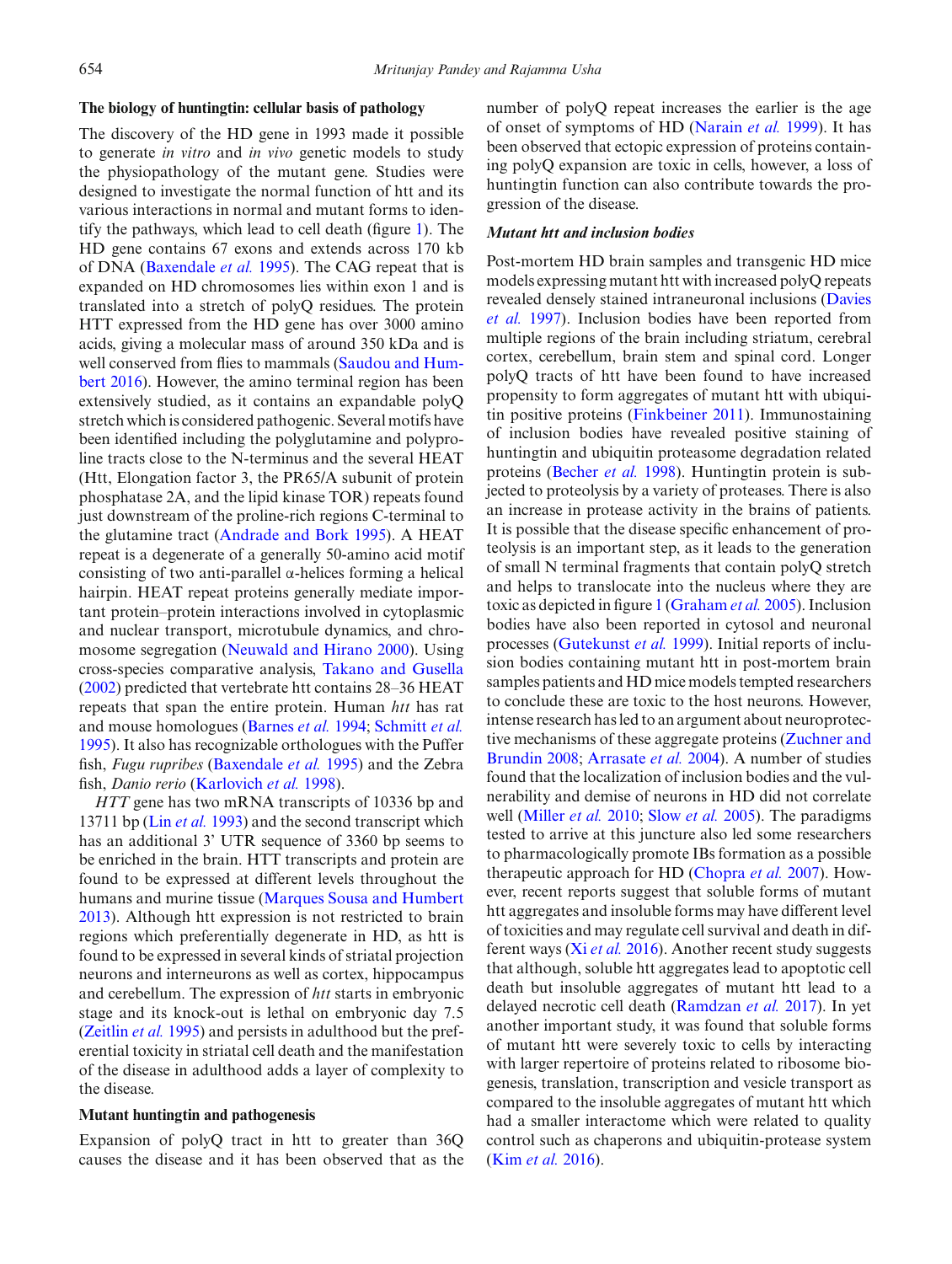

<span id="page-6-0"></span>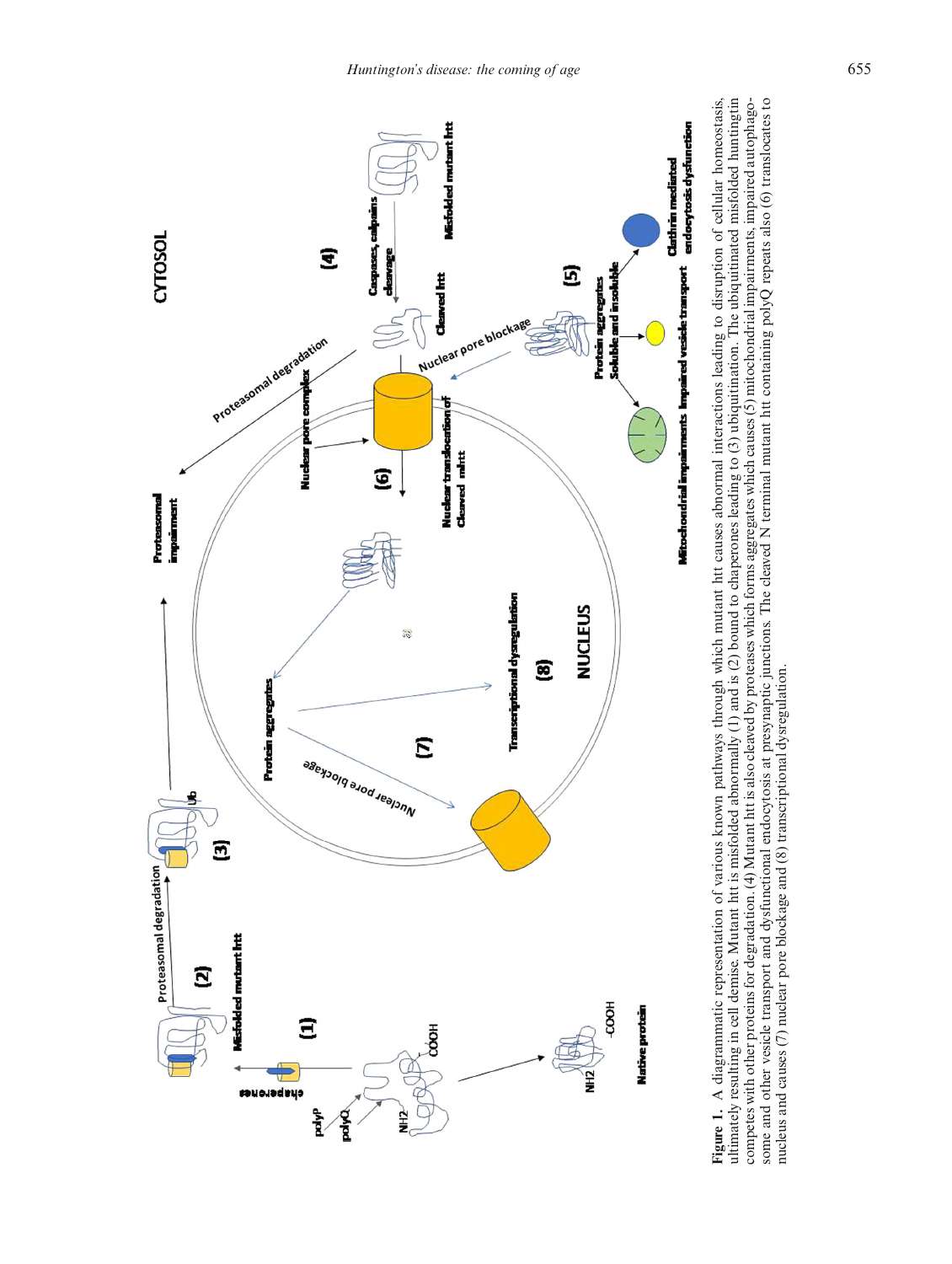#### *Mutant htt and aggregate formation*

Studies on mutant htt aggregation have found that its aggregation can be affected by several intrinsic factors such as the length of polyQ stretch, the amino acid residues flanking the polyQ stretch and the conformation of mutant htt. Earlier, mutant htt with increased polyQ stretches showed aggregation pattern in budding yeast [\(Krobitsch and Lindquist 2000](#page-13-23)) and in primary striatal culture neurons [\(Miller](#page-13-22) *et al.* [2010\)](#page-13-22). Besides the expandable polyQ repeat, the flanking proline rich domain towards the C-terminus and the 17-amino acid peptide towards the N- terminus have been found to influence the mutant htt's capacity to aggregate. In immortalized striatal cell culture, it has been observed that proline rich domain is necessary to form visible aggregates of mutant htt [\(Steffan](#page-14-26) *et al.* [2004](#page-14-26)). In contrast, attaching a proline rich sequence flanking the C-terminus of the polyQ domain decre[ased](#page-11-23) [the](#page-11-23) [rate](#page-11-23) [of](#page-11-23) [aggregation](#page-11-23) *in vitro* (Bhattacharyya *et al.* [2006](#page-11-23)). Similarly, mutant htt lacking the first 17 amino acid residues at the N-terminus showed delayed aggregation in cells [\(Thakur](#page-14-27) *et al.* [2009\)](#page-14-27). It has also been observed that although, the N17 residues help the cleaved mutant htt to localize in the nucleus but it is helpful in mitigating the disease pathology in HD transgenic mice (Gu *[et al.](#page-12-20)* [2015](#page-12-20)[\)](#page-15-16) [and](#page-15-16) [a](#page-15-16) [HD](#page-15-16) [transgenic](#page-15-16) [zebra](#page-15-16) [fish](#page-15-16) [\(](#page-15-16)Veldman *et al.* [2015](#page-15-16)). Besides, the 17 N terminus amino acids are also secondarily [modified](#page-11-24) [such](#page-11-24) [as](#page-11-24) [dephosphorylated](#page-11-24) [\(](#page-11-24)Branco-Santos *et al.* [2017\)](#page-11-24) and phosphorylation [\(DiGiovanni](#page-11-25) *et al.* [2016](#page-11-25)) which regulates its aggregation, localization and toxicity. Mutant htt has also been found to disrupt the nuclear pore complex (figure [1\)](#page-6-0), which is important for nuclearcytoplasm transport of proteins and other molecules [\(Grima](#page-12-21) *et al.* [2017](#page-12-21); [Gasset-Rosa](#page-11-26) *et al.* [2017\)](#page-11-26). However, proteolysis of wild-type *HTT* has not been reported in normal individuals. The proteolysis of wild-type *HTT* may inactivate some of its normal function [\(El-Daher](#page-11-27) *et al.* [2015\)](#page-11-27).

# *Posttranslational modifications of mutant htt*

HTT is subjected to multiple posttranslational modifications which include phosphorylation, acetylation, palmitoylation, ubiquitinylation and sumoylation. Most of these modifications have been studied in mutant *HTT* which could have therapeutic implications as they modify the interactions and functions of the protein. HTT interacts with HIP 14 and HIP14L that belong to the family of palmitoyl-acyl transferases [\(Yanai](#page-15-17) *et al.* [2006\)](#page-15-17). HTT is palmitoylated at C214 and its polyQ expansion leads to a reduction in the enzymatic activity of HIP 14 and of its auto palmitoylation [\(Huang](#page-12-22) *et al.* [2011](#page-12-22)) leading to the enzymatic activity of HIP 14 on other substrates and therefore, regulate intracellular trafficking and synaptic localization of other neuronal proteins.

# *Mutant htt and autophagy*

Autophagy is an important cellular process which is responsible for the removal of damaged organelles and aggregated proteins by delivering them to lysosomes for degradation. Autophagy defects have been consistently observed in HD [\(Steffan 2010](#page-14-28); [Martin](#page-13-24) *et al.* [2015\)](#page-13-24). High amount of autophagosome formation a reduced capacity to degrade aggregated proteins and organelles has been found in HD models [\(Martin](#page-13-24) *et al.* [2015\)](#page-13-24). Studies also suggest that wild-type htt may play a significant role in autophagy. Reducing HTT expression decreased optineurin interaction in Golgi apparatus hints that HTT may also regulate dynamics of autophagosome through its interaction with optineurin [\(Toro](#page-11-28) *et al.* [2009](#page-11-28)). Autophagosomes in neurons under basal conditions are generated at distal axons and are retrogradely trafficked to the cell body. Silencing of htt blocks the retrograde transport of autophagosomes along the axon [\(Wong and Holzbaur](#page-15-18) [2014](#page-15-18)). Similar defects were observed with mutant htt, which led to inefficient clearance of mutant htt, suggesting that htt may regulate its own clearance.

In human HD and transgenic HD rodent samples, mutant htt has been found to activate autophagy by sequestering and inactivating mTOR leading to an induction of autophagy [\(Ravikumar](#page-14-29) *et al.* [2004](#page-14-29)). The mechanistic defects in autophagy in HD are exaggerated by mutant htt. Mutant htt results in defective autophagy mediated degradation and aggregate formation, which leads to compensatory upregulation of autophagy and accumulation of mutant htt and neurotoxicity. Further due to decreased cargo movement of autophagosome to fuse with lysosomes leading to defective autophagy [\(Wong and Holzbaur](#page-15-18) [2014](#page-15-18)). Moreover, expression levels of autophagy genes have been observed in HD striatum [\(Hodges](#page-12-23) *et al.* [2006](#page-12-23)). In the caudate nucleus of HD patients, mRNA expression of LC3A, ULK2, and LAMP2 is significantly increased whereas; PINK1, WDFY3 and FK506 binding protein 1A are significantly decreased. These findings suggest that the increased expression of LC3A and ULK2 correlate to early autophagy induction and autophagosome formation in HD [\(Martinez-Vicente](#page-13-25) *et al.* [2010](#page-13-25)). A decrease in PINK1 expression induces mitochondrial fragmentation and mitophagy [\(Kamat](#page-12-24) *et al.* [2014\)](#page-12-24). HD is associated with increased mitochondrial fragmentation and inefficient corporation of [mitochondria](#page-15-18) [into](#page-15-18) [autophagosomes](#page-15-18) [\(](#page-15-18)Wong and Holzbaur [2014](#page-15-18)). Autophagy defects in HD may be a combined effect of loss of function of wild-type htt and a toxic gain of function by mutant htt.

#### *Vesicular transport and mutant htt*

HTT has been found to be involved in a variety of vesicular trafficking in neurons including synaptic precursor vesicles (Zala *[et al.](#page-15-19)* [2013\)](#page-15-19), autophagosomes [\(Wong and Holzbaur](#page-15-18) [2014](#page-15-18)), lysosomes (Liot *[et al.](#page-13-26)* [2013](#page-13-26)), BDNF-containing vesicles [\(Gauthier](#page-12-25) *et al.* [2004](#page-12-25)) and GABA-containing vesicles [\(Twelvetrees](#page-15-20) *et al.* [2010](#page-15-20)). It is not clear whether htt also pro[motes](#page-15-21) [mitochondrial](#page-15-21) [transport](#page-15-21) [in](#page-15-21) [neurons](#page-15-21) [\(](#page-15-21)Trushina *et al.* [2004\)](#page-15-21) but it has been observed that the mutant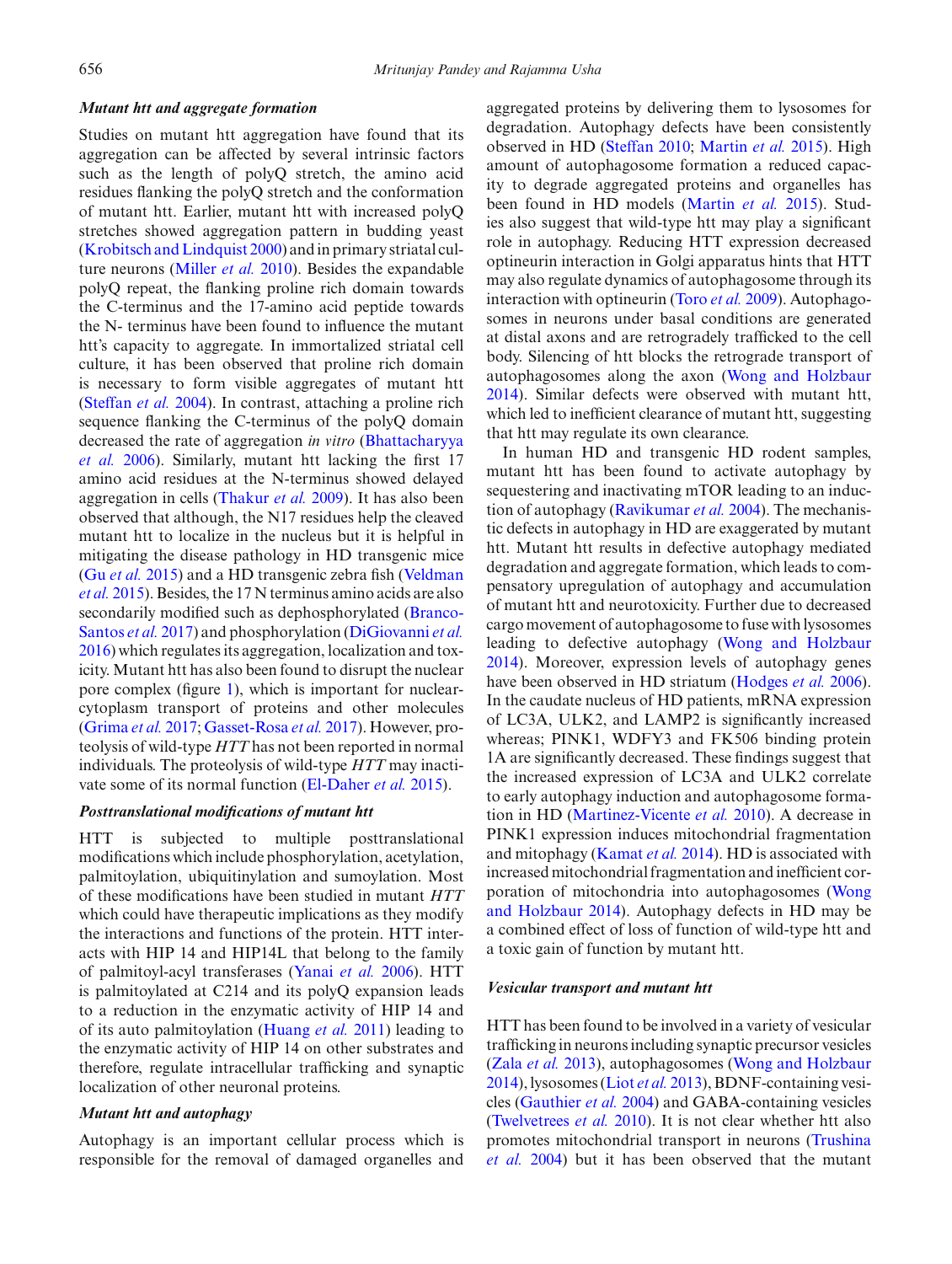HTT has an association with the fusion–fission machinery of the organelle [\(Costa](#page-11-29) *et al.* [2010](#page-11-29); [Song](#page-14-30) *et al.* [2011;](#page-14-30) [Pandey](#page-13-27) *et al.* [2010](#page-13-27)). HTT is also found to interact with several proteins involved in clathrin-mediated endocytosis [\(Legendre-Guillemin](#page-13-28) *et al.* [2002\)](#page-13-28). HTT also activated GTPase Rab11 that participates in vesicle recycling during endocytosis (Li *[et al.](#page-13-29)* [2008](#page-13-29)).

Evidences suggest that *HTT* is required for ciliogenesis [\(Haremaki](#page-12-26) *et al.* [2015\)](#page-12-26). HTT is found at the base of the cilia in neurons, photoreceptor cilia, and cilia in multiciliated cells [\(Keryer](#page-12-27) *et al.* [2011](#page-12-27)). Absence of HTT from mouse cells impairs the retrograde trafficking of the pericentriolar material 1 protein and the primary cilium is not formed.

## *Transcriptional dysregulation and mutant htt*

Post-mortem samples from HD brain and transgenic mouse models show transcriptional dysregulation [\(Valor](#page-15-22) [2015](#page-15-22)). Wild-type *htt* binds to several transcription factors including CREB-binding protein [\(Steffan](#page-14-31) *et al.* [2000](#page-14-31)), p53 tu[mour](#page-14-22) [suppressor,](#page-14-22) [nuclear](#page-14-22) [factor-](#page-14-22)κB (Takano and Gusella [2002](#page-14-22)), PPAR-γ, vitamin D receptor, thyroid hormone receptor- $\alpha$ 1 [\(Futter](#page-11-30) *et al.* [2009](#page-11-30)). With these interactions, HTT can potentiate transcription factors which can have various outcomes (figure [1\)](#page-6-0). Transcriptional studies in rat PC12 cells expressing doxycycline induced mutant htt with increasing polyQ repeats were done in early stage, aggregate formed stage and late toxic stage and compared. Two major clusters of gene expression changes were observed in aggregate and later stage which were related to mitochondrial dysfunction and developmental processes related to cellular homeostasis [\(van Hagen](#page-15-23) *et al.* [2017](#page-15-23)). Transcriptome analysis of HD when compared to normal brains revealed wide spread aberrant alternative splicing in the diseased brains (Lin *[et al.](#page-13-30)* [2016\)](#page-13-30). RNA seq data from myeloid cells of HD patients revealed increases in proinflammatory cytokines in resting stage which indicates abnormal basal activation to an exaggerated immune response to a stimulus [\(Miller](#page-13-31) *et al.* [2016\)](#page-13-31). In another RNA seq study from HD brain samples, it was found that there was upregulation of developmental homeobox genes and neuroinflammatory genes [\(Labadorf](#page-13-32) *et al.* [2015\)](#page-13-32). Multiple studies related to transcriptional dysregulation in HD samples reveal changes in inflammatory responses regulated by NF-kB, metabolic homeostasis related to mitochondrial oxidative phosphorylation and developmental genes related to neuronal growth and cell cycle regulation.

# *Altered proteostasis and mutant htt*

Mutant htt is prone to aggregate formation whose soluble and insoluble forms are neurotoxic to cells. Such misfolded forms of proteins are regulated by different proteostasis mechanisms such as chaperone-mediated folding or degraded by ubiquitin-mediated degradation or by lysosomal-autophagy degradation (figure [1\)](#page-6-0). However, the increasing load of chaperons found in inclusion

bodies such Hsp70 and ubiquitin related protein degradation machinery or accumulation of autophagosome related target proteins lead to altered proteostasis. The expanded polyQ fibrils can deregulate proteostasis nodes by sequestering transcription factors (Suhr *[et al.](#page-14-32)* [2001](#page-14-32)) or ph[ysically](#page-12-28) [obstruct](#page-12-28) [neuronal](#page-12-28) [extensions](#page-12-28) [\(](#page-12-28)Gunawardena *et al.* [2003](#page-12-28)). Moreover, ageing is also a risk factor for altered proteostasis [\(Hartl 2016](#page-12-29)). Chaperone functions are known to be compromised in HD [\(Kakkar](#page-12-30) *et al.* [2014](#page-12-30)).

The differential ability of neurons to handle stress of altered proteosis could also explain the vulnerability of striatal neurons in HD. Cerebellar neurons have been observed to induce Hsp70 expression upon mutant htt expression. However, striatal neurons cannot upregulate their chaperone expression to overcome this proteostasis stress [\(Tagawa](#page-14-33) *et al.* [2007](#page-14-33)). It is also possible that distinct nodes of proteostasis may have unique ways of handling proteostatic stress in HD. Manipulation of different proteostasic nodes genetically or pharmacologically could be anot[her](#page-12-31) [way](#page-12-31) [to](#page-12-31) [handle](#page-12-31) [the](#page-12-31) [toxicity](#page-12-31) [of](#page-12-31) [mutant](#page-12-31) [htt](#page-12-31) [\(](#page-12-31)Koyuncu *et al.* [2017](#page-12-31)).

# **Therapeutic interventions in HD**

The cardinal features of HD like (i) movement disorder characterized initially by chorea and later by dystonia and parkinsonism, (ii) progressive cognitive decline and disordered behaviour, and (iii) depression and agitation appear mostly during adulthood and progress relentlessly leading to functional disability. Parkinsonism is frequently observed in the rare juvenile form, slowing saccadic movements of the eye and possible cerebellar dysfunction helps in differential diagnosis. Neuropsychiatric symptoms are common and do not show increased progression with disease severity. The multifaceted phenotype of HD makes it difficult to manage the patients. Clinical trials of drugs are being conducted in every possible ways for HD therapy. Both uncontrolled and open labelled treatment reports as well as controlled trials have been carried out, where the intervention studied is compared to an active or inactive (placebo) comparator. Most of the drugs are symptomatic in nature where they are targeted to improve the clinical features of illness but do not block the progressive nature of the disease. Presently, there is no internationally recognized standard care for HD. Therefore, throughout the world the therapeutic approaches widely vary, according to the license of the respective country.

## *Symptomatic drugs*

Most of the symptomatic drugs are directed against chorea, which is the most conspicuous feature of the disease. These drugs either deplete dopamine reserves or block the dopaminergic receptors in the brain, thereby providing temporary relief to the patient. Reserpine, tetrabenazine (a short-acting reserpine analogue), phenothiazines (such as chlorpromazines) and butyrophenones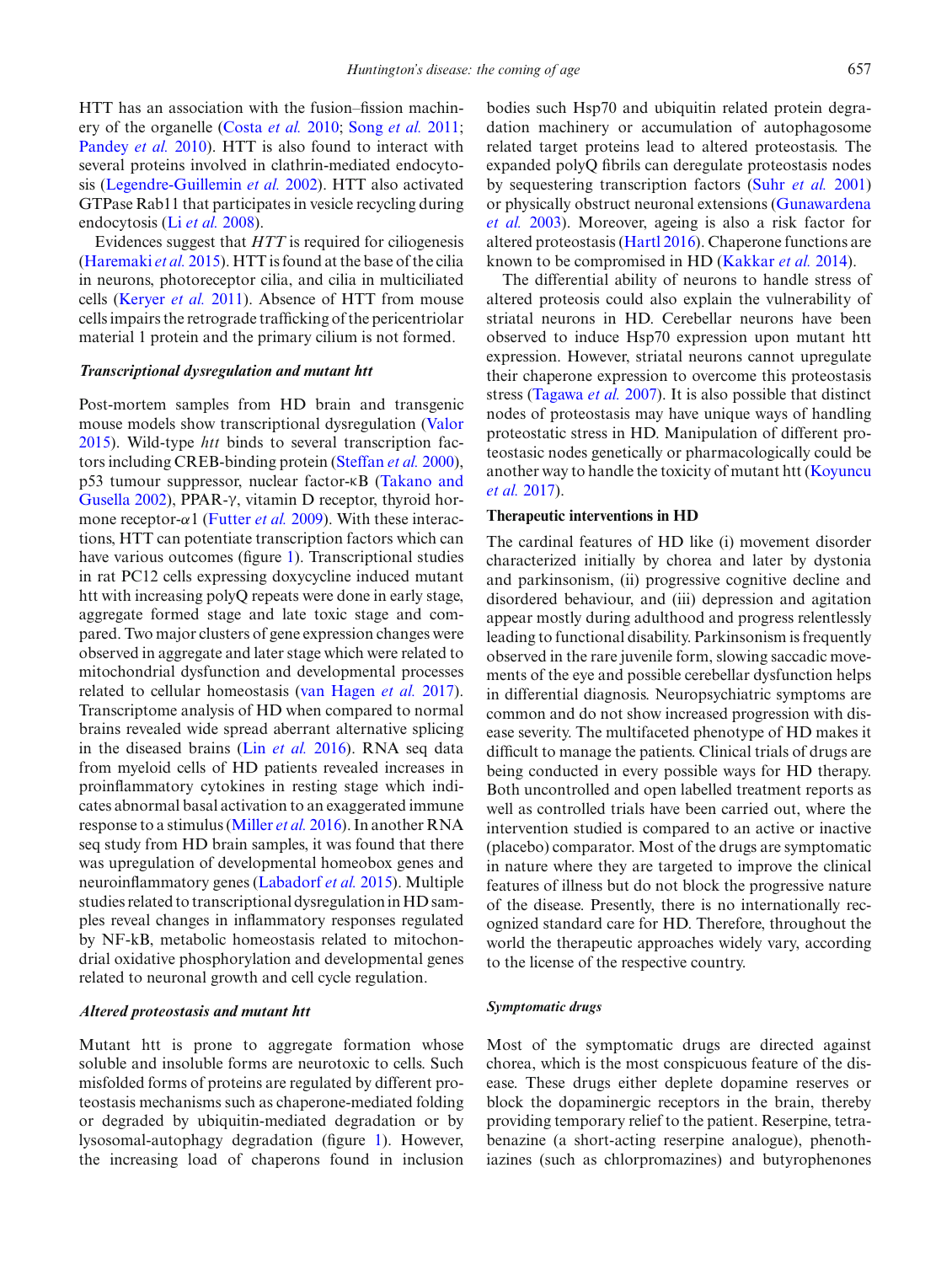(such as haloperidol) have been used extensively for symptomatic relief in HD [\(Marsden 1973\)](#page-13-33). In a double-blind crossover trial involving four treatments of haloperidol, haloperidol and lithium carbonate, lithium carbonate and placebo carried out for three weeks, none of the treatments provided effective relief from choreiform movements. Psychological variables like levels of irritability, outbursts of anger and depression did appear to have some effect due to these drugs. While three HD patients showed some relief in haloperidol and lithium carbonate combination, the other three did not show any significant relief. Haloperidol itself increased the levels of depression when compared to other combinations including placebo [\(Leonard](#page-13-34) *et al.* [1975](#page-13-34)). In another study, 18 patients with Huntington's chorea were examined before and after treatment with three neuroleptic drugs, pimozide, haloperidol and tiapride. Pimozide and haloperidol gave relief from hyperkinesias but none of the drug [improved](#page-12-32) [motor](#page-12-32) [performance](#page-12-32) [significantly](#page-12-32) [\(](#page-12-32)Girotti *et al.* [1984](#page-12-32)). In an interesting study, HD patients having gait abnormalities and choreiform movements were treated with haloperidol. Although, there was a decrease in choreiform movement, yet it did not correct gait abnormalities [\(Koller and Trimble 1985](#page-12-33)). Long-term treatment of haloperidol is known to cause aggravated parkinsonism, tardive dyskinesis, difficulties in swallowing and dysphasia [\(Emerich](#page-11-31) *et al.* [1991](#page-11-31)). Tetrabenazine, an inhibitor of vesicular monoamine transporter 2 (VMAT2) leading to depletion of dopamine and other monoamines like serotonin and norepinephrine in the central nervous system has been used extensively in hyperkinetic disorders, especially HD. In an open labelled study described by [Kenney](#page-12-34) *et al.* [\(2007\)](#page-12-34), over 400 patients suffering from hyperkinetic movement disorders including 98 HD patients were treated with tetrabenazine at the Baylor College of Medicine Parkinson's Disease Center and Movement Disorders Clinic. There was a marked improvement in patients with choreiform movements.

The Huntington Study Group [\(2006](#page-12-35)) recently completed a phase III study assessing the safety, efficacy, and dose-tolerability of tetrabenazine for ameliorating chorea in patients with HD. A total of 84 patients were randomly assigned to placebo  $(n = 30)$  or tetrabenazine  $(n = 10)$ 54) up to 100 mg/day for 12 weeks. Based on the chorea score of the UHDRS, tetrabenazine was found to significantly reduce chorea. GABAergic strategies have included mus[cimol,](#page-14-34) [a](#page-14-34) [potent](#page-14-34) [GABA](#page-14-34) [mimetic](#page-14-34) [agonist](#page-14-34) [\(](#page-14-34)Shoulson *et al.* [1978](#page-14-34)). In this double-blind study, muscimol treatment did not lead to any improvement in motor and cognitive deficits in 10 HD patients. However, administration of muscimol ameliorated chorea in the most severely affected hyperkinetic patients. It also heightened dystonia, particularly in the early onset patients who had predominant parkinsonism and dystonic features. For the treatment of depression in HD patients, standard antidepressant medication, including selective serotonin reuptake inhibitors (SSRIs) have been used. Fluoxetine, an SSRI that is widely

used as an antidepressant has been shown to be effective in HD transgenic mice [\(Grote](#page-12-36) *et al.* [2005\)](#page-12-36) but when administered in randomized, double-blind, placebo-controlled trial of this medication in depressed and nondepressed HD patients, no differences between the treatment groups were found in total functional capacity, neurological, or cognitive ratings [\(Como](#page-11-32) *et al.* [1997](#page-11-32)). Pridopidine, a dopamine D<sub>2</sub> receptor antagonist was tested in three large multicentre clinical trials of HD which has been published [\(Lundin](#page-13-35) *et al.* [2010](#page-13-35); [de Yebenes](#page-11-33) *et al.* [2011](#page-11-33)[;](#page-12-37) Huntington Study Group HART Investigators [2013](#page-12-37)). The MermaiHD study and the HART study found that the higher dose of 90 mg/day showed improvement in motor scores and gait balance as compared to placebo but did not reach statistical significance. Presently, a large, global, multicentre, double blind phase II trial with higher dose of pridopidine—–PRIDE-HD is currently under progress to assess the drug tolerability and managing motor symptoms [\(Reilmann 2013](#page-14-35)).

# **Neuroprotective drugs**

Neuroprotective therapy is targeted at the level of genetic aetiology to slow down the progressive nature of the disease. Most of the drugs tested in this case have been targeted at the level of oxidative metabolism or glutamate transmission because of the metabolic decrease in activity or increased excitotoxic mechanisms in HD.

Coenzyme  $Q_{10}$ , a principle mitochondrial cofactor involved in complex-I activity has been studied as a neuroprotective agent in HD animal models [\(Matthews](#page-13-36) *et al.* [1998](#page-13-36)). In a multicentre, parallel group, double blind, randomized clinical trial on coenzyme  $Q_{10}$  along with ramacemide (NMDA antagonist) in early HD patients, conducted by Huntington Study Group [\(2001\)](#page-12-38), neither remacemide nor coenzyme  $Q_{10}$ , produced significant slowing in functional decline in early HD even after 30 months. To add to these negative data, there was an increased frequency of nausea, vomiting and dizziness with remacemide; and increased frequency of stomach upset with coenzyme  $Q_{10}$ .

Another drug that has been extensively used in HD neuroprotective therapy is creatine. Creatine is a naturally occurring compound that, through its intermediate phosphocreatine, provides a necessary cellular reserve of high energy phosphates. There is a strong evidence to suggest that a bioenergetic defect exists in HD as discussed earlier. Creatine supplementation is intended to augment cerebral reserves of phosphates and thereby reduce neuronal metabolic and oxidative stress, and to slow down neurodegeneration. While there have been several clinical trials of creatine in HD, none have been powered to detect significant slowing of progression or improvement in clinical symptoms. Verbessem and colleagues treated 26 HD patients with 5 mg/kg creatine and 15 patients with placebo for one year and found no significant differences in measures of strength, neurological status, or cognitive function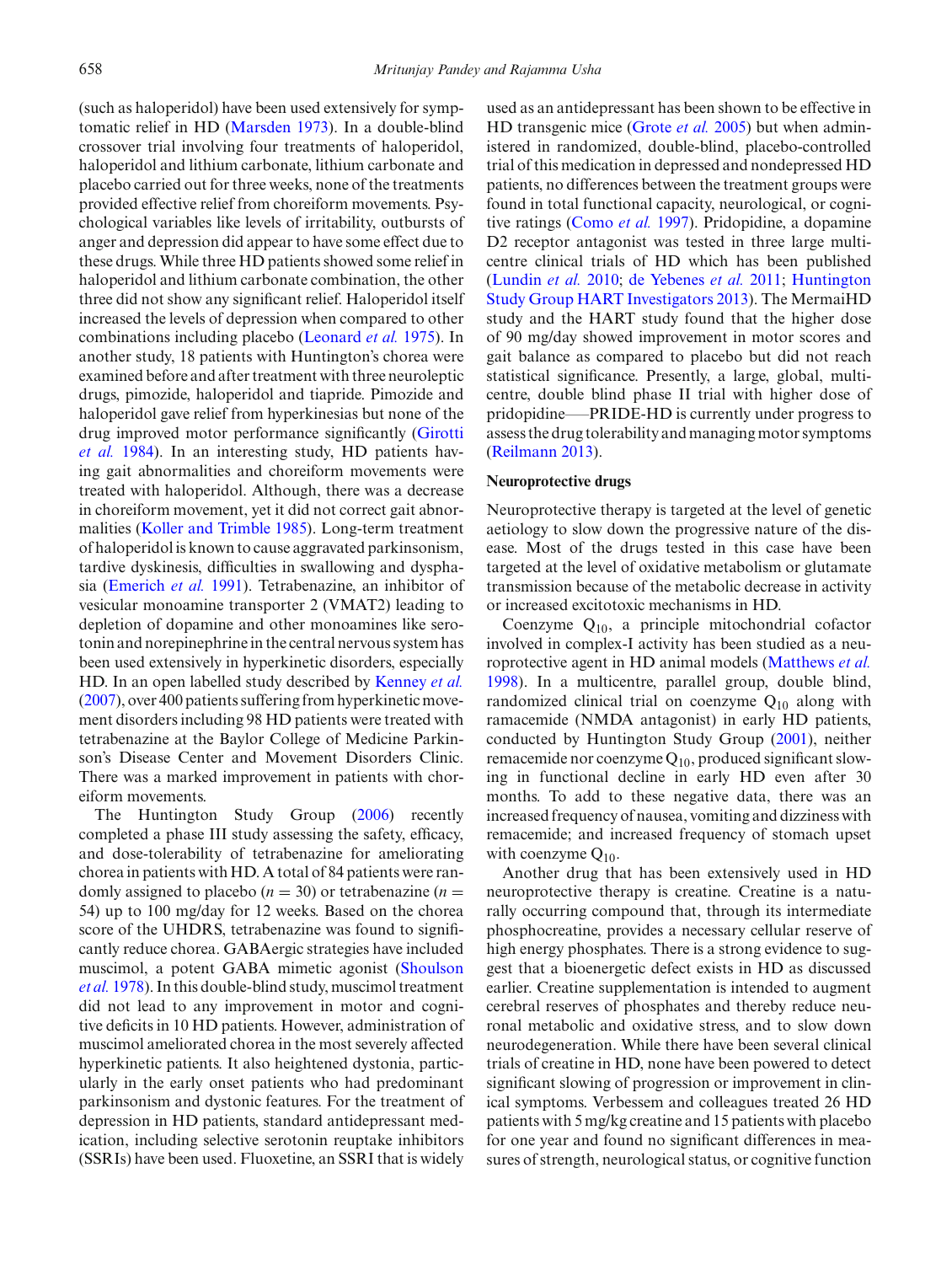[\(Verbessem](#page-15-24) *et al.* [2003\)](#page-15-24). In an interesting study, Bender and colleagues used magnetic resonance spectroscopy to examine the levels of glutamate in HD patients treated with 20 g/day for 5 days, followed by 6 g/day for 8–10 weeks. They demonstrated a significant reduction in glutamate levels in the parietooccipital cortex. This is of great significance because glutamate release and excitotoxicity are enhanced by energy deficiency and are considered to play an important role in the pathogenesis of HD [\(Bender](#page-11-34) *et al.* [2005](#page-11-34)). However, none of the studies are informative enough to show that creatine is neuroprotective in HD.

A small scale study of foetal transplantation with a long term follow up in HD subjects was reported in 2014 [\(Paganini](#page-13-37) *et al.* [2014](#page-13-37)). Twenty-six HD patients (10 subjects transplanted with foetal striatal tissue) were followed for median 11.2 years in transplanted subjects. Transplanted subjects showed a slower decline in motor and cognitive measures [\(Barker](#page-10-11) *et al.* [2013\)](#page-10-11). Another small study of five transplanted and 12 control subjects followed over 3–10 years showed no significant benefit on clinical or cognitive features. Pathological studies have shown poor graft survival as well as aggregation of mutant htt in the grafted tissue [\(Cicchetti](#page-11-35) *et al.* [2014;](#page-11-35) [Cisbani and Cicchetti 2014](#page-11-36)). Cell replacement therapy is considered to have great potential in degenerative diseases. In this context, HD makes an effective disease condition for such therapy as it is marked by striatal neurodegeneration [\(Precious](#page-13-38) *et al.* [2017](#page-13-38)).

# **Conclusions and future study**

It has been almost 25 years since the discovery of the mutant gene *htt* responsible for causing HD, but there is still no cure available for the disease. In spite of the intense efforts to discover and find a cure for the disease most of the drugs provide palliative relief. However, the research has led to a better understanding of the protein's functions in its wild type and mutant state. The multifaceted role of the normal protein and its further anomalies in its gain of functions in mutant state makes the drug targeting more challenging. The advantage of studying this monogenic Mendelian neurodegenerative disorder has been in identifying presymptomatic biomarkers, which also be used for tracking the progression of the disease. This helps the clinicians to find more sensitive quantifiable biomarkers apart from mere behavioural phenotypes of patients, which are used for drug screening and tracking the progression of the disease. Identification of peripheral markers or neurochemical agents such as BDNF, 8-OHdG and interleukins or other molecules that could also help in finding the efficacy and tracking down the neuroprotective role of drugs in clinics [\(Ross and Tabrizi 2011](#page-14-36)). Brain imaging is also a very reliable and quantifiable tool to measure striatal volume, cortical thickness and ventricular volume to assess the damage in brain tissue.

Although, the transgenic knock-in mice models have helped us to understand the disease better but most of them do not express the disease pathology similar to humans. This has led to an increase in numbers of different mice models which correlate to different pathological phenotypes as seen in humans. Identifying protein targets of mutant *htt* interactions which lead to disease pathology could be an important strategy. With the advent of CRISPR-Cas9 technology, gene silencing of mutant *htt* in preferred areas of neurodegenerative regions could be also considered. Better animal models which exhibit pathology closer to humans would be helpful in understanding the pathology of the disease and very helpful for preclinical screening of drugs. Induced pluripotent stem cells could also be used for primary drug screening. A combination therapy of antipsychotics along with neuronal survival agent could also an effective strategy of looking at delaying the disease progression.

# **References**

- <span id="page-10-3"></span>Adachi Y. and Nakashima K. 1999 Population genetic study of Huntington's disease-prevalence and founder's effect in the San-in area, western Japan. *Nippon Rinsho.* **57**, 900–904.
- <span id="page-10-5"></span>Albin R. L., Reiner A., Anderson K. D., Penney J. B. and Young A. B. 1990 Striatal and nigral neuron subpopulations in rigid Huntington's disease: implications for the functional anatomy of chorea and rigidity-akinesia. *Ann. Neurol.* **27**, 357–365.
- <span id="page-10-6"></span>Albin R. L., Reiner A., Anderson K. D., Dure L. S. 4th, Handelin B., Balfour R. *et al.* 1992 Preferential loss of striato-external pallidal projection neurons in presymptomatic Huntington's disease. *Ann. Neurol.* **31**, 425–430.
- <span id="page-10-2"></span>Almqvist E. W., Elterman D. S., MacLeod P. M. and Hayden M. R. 2001 High incidence rate and absent family histories in one quarter of patients newly diagnosed with Huntington disease in British Columbia. *Clin. Genet.* **60**, 198–205.
- <span id="page-10-8"></span>Andrade M. A. and Bork P. 1995 HEAT repeats in the Huntington's disease protein. *Nat. Genet.* **11**, 115–116.
- <span id="page-10-4"></span>Andrich J., Saft C., Ostholt N. and Müller T. 2007 Complex movement behaviour and progression of Huntington's disease. *Neurosci. Lett.* **416**, 272–274.
- <span id="page-10-10"></span>Arrasate M., Mitra S., Schweitzer E. S., Segal M. R. and Finkbeiner S. 2004 Inclusion body formation reduces levels of mutant huntingtin and the risk of neuronal death. *Nature* **431**, 805–810.
- <span id="page-10-7"></span>Baquet Z. C., Gorski J. A. and Jones K. R. 2004 Early striatal dendrite deficits followed by neuron loss with advanced age in the absence of anterograde cortical brain-derived neurotrophic factor. *J. Neurosci.* **24**, 4250–4258.
- <span id="page-10-11"></span>Barker R. A., Mason S. L., Harrower T. P., Swain R. A., Ho A. K., Sahakian B. J. *et al.* 2013 The long-term safety and efficacy of bilateraltransplantation of human fetal striatal tissue in patients with mild to moderate Huntington's disease. *J. Neurol. Neurosurg. Psychiatry* **84**, 657–665.
- <span id="page-10-9"></span>Barnes G. T., Duyao M. P., Ambrose C. M., McNeil S., Persichetti F., Srinidhi J. *et al.* 1994 Mouse Huntington's disease gene homolog (Hdh). *Somat. Cell Mol. Genet.* **20**, 87–97.
- <span id="page-10-0"></span>Bates E. A., Victor M., Jones A. K., Shi Y. and Hart A. C. 2006 Differential contributions of *Caenorhabditis elegans* histone deacetylases to huntingtin polyglutamine toxicity. *J. Neurosci.* **26**, 2830–2838.
- <span id="page-10-1"></span>Baxa M., Hruska-Plochan M., Juhas S., Vodicka P., Pavlok A., Juhasova J. *et al.* 2013 A transgenic minipig model of Huntington's disease. *J. Huntingtons Dis.* **2**, 47–68.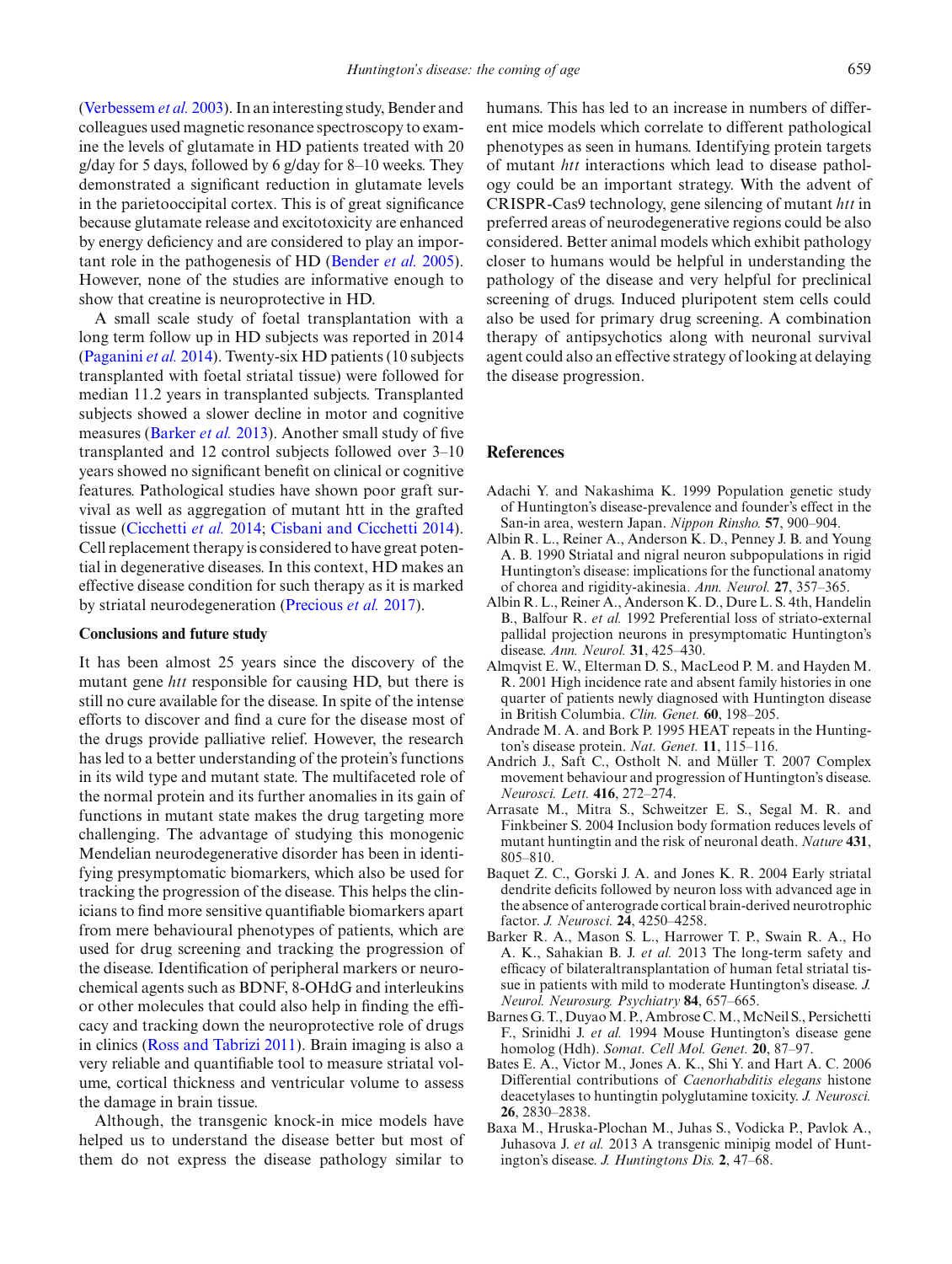- <span id="page-11-20"></span>Baxendale S., Abdulla S., Elgar G., Buck D., Berks M., Micklem G. *et al.* 1995 Comparative sequence analysis of the human and pufferfish Huntington's disease genes. *Nat. Genet.* **10**, 67–76.
- <span id="page-11-12"></span>Becher M. W., Kotzuk J. A., Sharp A. H., Davies S. W., Bates G. P., Price D. L. *et al.* 1998 Intranuclear neuronal inclusions in Huntington's disease and dentatorubral and pallidoluysian atrophy: correlation between the density of inclusions and IT15 CAG triplet repeat length. *Neurobiol. Dis*. **4**, 387–397.
- <span id="page-11-15"></span>Benchoua A., Trioulier Y., Diguet E., Malgorn C., Gaillard M. C., Dufour N. *et al.* 2008 Dopamine determines the vulnerability of striatal neurons to the N-terminal fragment of mutant huntingtin through the regulation of mitochondrial complex II. *Hum. Mol. Genet.* **17**, 1446–1456.
- <span id="page-11-34"></span>Bender A., Auer D. P., Merl T., Reilmann R., Saemann P., Yassouridis A. *et al.* 2005 Creatine supplementation lowers brain glutamate levels in Huntington's disease. *J. Neurol.* **252**, 36–41.
- <span id="page-11-23"></span>Bhattacharyya A., Thakur A. K., Chellgren V. M., Thiagarajan G., Williams A. D., Chellgren B. W. *et al.* 2006 Oligoproline effects on polyglutamine conformation and aggregation. *J. Mol. Biol.* **355**, 524–535.
- <span id="page-11-13"></span>Bird E. D. and Iversen L. L. 1974 Huntington's chorea. Postmortem measurement of glutamic acid decarboxylase, choline acetyltransferase and dopamine in basal ganglia. *Brain* **97**, 457–472.
- <span id="page-11-16"></span>Bird E. D. and Iversen L. L. 1977 Neurochemical findings in Huntington's chorea. *Essays Neurochem. Neuropharmacol.* **1**, 177–195.
- <span id="page-11-17"></span>Bohnen N. I., Koeppe R. A., Meyer P., Ficaro E., Wernette K., Kilbourn M. R. *et al.* 2000 Decreased striatal monoaminergic terminals in Huntington disease. *Neurology* **54**, 1753–1759.
- <span id="page-11-24"></span>Branco-Santos J., Herrera F., Poças G. M., Pires-Afonso Y., Giorgini F., Domingos P. M. *et al.* 2017 Protein phosphatase 1 regulates huntingtin exon 1 aggregation and toxicity*. Hum. Mol. Genet.* **26**, 3763–3775.
- <span id="page-11-5"></span>Brown R. G. and Marsden C. D. 1988 Subcortical dementia': the neuropsychological evidence. *Neuroscience* **25**, 363–387.
- <span id="page-11-4"></span>Chen Y. Y. and Lai C. H. 2010 Nationwide population-based epidemiologic study of Huntington's disease in Taiwan. *Neuroepidemiology* **35**, 250–254.
- <span id="page-11-22"></span>Chopra V., Fox J. H., Lieberman G., Dorsey K., Matson W., Waldmeier P. *et al.* 2007 A small-molecule therapeutic lead for Huntington's disease: preclinical pharmacology and efficacy of C2-8 in the R6/2 transgenic mouse. *Proc. Natl. Acad. Sci. USA* **104**, 16685–16689.
- <span id="page-11-9"></span>Ciarmiello A., Cannella M., Lastoria S., Simonelli M., Frati L., Rubinsztein D. C. *et al.* 2006 Brain white-matter volume loss and glucose hypometabolism precede the clinical symptoms of Huntington's disease. *J. Nucl. Med.* **47**, 215–222.
- <span id="page-11-8"></span>Cicchetti F., Prensa L., Wu Y. and Parent A. 2000 Chemical anatomy of striatal interneurons in normal individuals and in patients with Huntington's disease. *Brain Res. Brain Res. Rev.* **34**, 80–101.
- <span id="page-11-35"></span>Cicchetti F., Lacroix S., Cisbani G., Vallières N., Saint-Pierre M., St-Amour I. *et al.* 2014 Mutanthuntingtin is present in neuronal grafts in Huntington disease patients. *Ann. Neurol.* **76**, 31–42.
- <span id="page-11-36"></span>Cisbani G. and Cicchetti F. 2014 The fate of cell grafts for the treatment of Huntington's disease: the post-mortem evidence. *Neuropathol. Appl. Neurobiol.* **40**, 71–90.
- <span id="page-11-32"></span>Como P. G., Rubin A. J., O'Brien C. F., Lawler K., Hickey C., Rubin A. E. *et al.* 1997 A controlled trial of fluoxetine in nondepressed patients with Huntington's disease. *Mov. Disord*. **12**, 397–401.
- <span id="page-11-3"></span>Conneally P. M. 1984 Huntington disease: genetics and epidemiology. *Am. J. Hum. Genet.* **36**, 506–526.
- <span id="page-11-29"></span>Costa V., Giacomello M., Hudec R., Lopreiato R., Ermak G., Lim D. *et al.* 2010 Mitochondrial fission and cristae disruption

increase the response of cell models of Huntington's disease to apoptotic stimuli. *EMBO Mol. Med.* **2**, 490–503.

- <span id="page-11-11"></span>Davies S. W., Turmaine M., Cozens B. A., DiFiglia M., Sharp A. H., Ross C. A. *et al.* 1997 Formation of neuronal intranuclear inclusions underlies the neurological dysfunction in mice transgenic for the HD mutation. *Cell* **90**, 537–548.
- <span id="page-11-33"></span>de Yebenes J. G., Landwehrmeyer B., Squitieri F., Reilmann R., Rosser A., Barker R. A. *et al.* 2011 Pridopidine for the treatment of motor function in patients with Huntington'sdisease (MermaiHD): a phase 3, randomised, double-blind, placebocontrolledtrial. *Lancet Neurol.* **10**, 1049–1057.
- <span id="page-11-28"></span>del Toro D., Alberch J., Lázaro-Diéguez F., Martín-Ibáñez R., Xifró X., Egea G. *et al.* 2009 Mutant huntingtin impairs post-Golgi trafficking to lysosomes bydelocalizing optineurin/Rab8 complex from the Golgi apparatus. *Mol. Biol. Cell.* **20**, 1478– 1492.
- <span id="page-11-6"></span>Di Maio L., Squitieri F., Napolitano G., Campanella G. and Trofatter J. A. 1993 Conneally suicide risk in Huntington's disease *J. Med. Genet.* **30**, 293–295.
- <span id="page-11-14"></span>DiFiglia M. 1990 Excitotoxic injury of the neostriatum: a model for Huntington's disease. *Trends Neurosci.* **13**, 286–289.
- <span id="page-11-25"></span>DiGiovanni L. F., Mocle A. J., Xia J. and Truant R. 2016 Huntingtin N17 domain is a reactiveoxygen species sensor regulating huntingtin phosphorylation and localization. *Hum. Mol. Genet.* **25**, 3937–3945.
- <span id="page-11-10"></span>Dom R., Malfroid M. and Baro F. 1976. Neuropathology of Huntington's chorea. Studies of the ventrobasal complex of the thalamus. *Neurology* **26**, 64–68.
- <span id="page-11-27"></span>El-Daher M. T., Hangen E., Bruyère J., Poizat G., Al-Ramahi I., Pardo R. *et al.* 2015 Huntingtin proteolysis releases non-polyQ fragments that cause toxicity through dynamin 1 dysregulation. *EMBO J.* **34**, 2255–2271.
- <span id="page-11-31"></span>Emerich D. F., Norman A. B. and Sanberg P. R. 1991 Nicotine potentiates the behavioral effects of haloperidol. *Psychopharmacol. Bull.* **27**, 385–390.
- <span id="page-11-18"></span>Enna S. J., Bird E. D., Bennett Jr J. P., Bylund D. B., Yamamura H. I., Iversen L. L. *et al.* 1976 Huntington's chorea. Changes in neurotransmitter receptors in the brain. *N. Engl. J. Med.* **294**, 1305–1309.
- <span id="page-11-0"></span>Evans S. J., Douglas I., Rawlins M. D., Wexler N. S., Tabrizi S. J. and Smeeth L. 2013 Prevalence of adult Huntington's disease in the UK based on diagnoses recorded in general practice records. *J. Neurol. Neurosurg. Psychiatry* **84**, 1156–1160.
- <span id="page-11-7"></span>Ferrante R. J., Kowall N. W., Beal M. F., Martin J. B., Bird E. D. and Richardson Jr E. P. 1987 Morphologic and histochemical characteristics of a spared subset of striatal neurons in Huntington's disease. *J. Neuropathol. Exp. Neurol*. **46**, 12–27.
- <span id="page-11-19"></span>Ferrer I., Goutan E., Marín C., Rey M. J. and Ribalta T. 2000 Brain-derived neurotrophic factor in Huntington disease. *Brain Res.* **866**, 257–261.
- <span id="page-11-21"></span>Finkbeiner S. 2011 *Huntington's disease*. Cold Spring Harbor Laboratory Press, Cold Spring Harbor.
- <span id="page-11-2"></span>Fisher E. R. and Hayden M. R. 2014 Multisource ascertainment of Huntington disease in Canada: prevalence and population at risk. *Mov. Disord.* **29**, 105–114.
- <span id="page-11-1"></span>Folstein S. E., Chase G. A., Wahl W. E., McDonnell A. M. and Folstein M. F. 1987 Huntington disease in Maryland: clinical aspects of racial variation. *Am. J. Hum. Genet.* **41**, 168–179.
- <span id="page-11-30"></span>Futter M., Diekmann H., Schoenmakers E., Sadiq O., Chatterjee K. and Rubinsztein D. C. 2009 Wild-type but not mutant huntingtin modulates the transcriptional activity of liver X receptors. *J. Med. Genet*. **46**, 438–446.
- <span id="page-11-26"></span>Gasset-Rosa F., Chillon-Marinas C., Goginashvili A., Atwal R. S., Artates J. W., Tabet R *et al.* 2017 Polyglutamineexpanded Huntingtin exacerbates age-related disruption of nuclear integrity and nucleocytoplasmic transport. *Neuron* **94**, 48–57.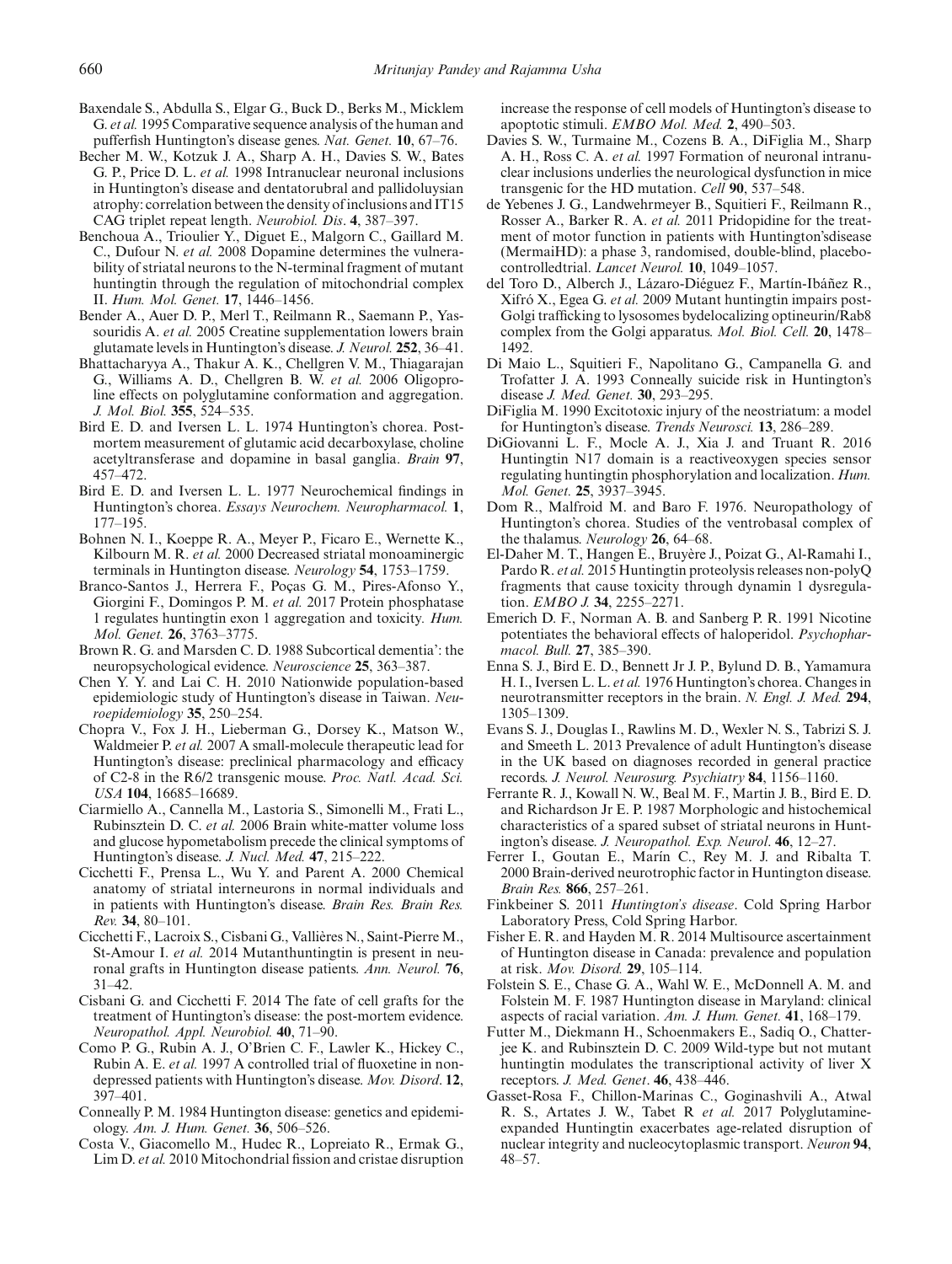- <span id="page-12-25"></span>Gauthier L. R., Charrin B. C., Borrell-Pagès M., Dompierre J. P., Rangone H., Cordelières F. P. *et al.* 2004 Huntingtin controls neurotrophic support and survival of neurons by enhancing BDNF vesicular transport along microtubules. *Cell* **118**, 127– 138.
- <span id="page-12-11"></span>Gerfen C. R. 1992 The neostriatal mosaic: multiple levels of compartmental organization. *J. Neural. Transm. Suppl*. **36**, 43–59.
- <span id="page-12-32"></span>Girotti F., Carella F., Scigliano G., Grassi M. P., Soliveri P., Giovannini P. *et al.* 1984 Effect of neuroleptic treatment on involuntary movements and motor performances in Huntington's disease. *J. Neurol. Neurosurg. Psychiatry* **47**, 848– 852.
- <span id="page-12-18"></span>Graham R. K., Slow E. J., Deng Y., Bissada N., Lu G., Pearson J. *et al.* 2005 Levels of mutant huntingtin influence the phenotypic severity of Huntington disease in YAC128 mouse models. *Neurobiol. Dis.* **21**, 444–455.
- <span id="page-12-8"></span>Graybiel A. M., Ohta K. and Roffler-Tarlov S. 1990 Patterns of cell and fiber vulnerability in the mesostriatal system of the mutant mouse weaver. I. Gradients and compartments. *J. Neurosci.* **10**, 720–733.
- <span id="page-12-21"></span>Grima J. C., Daigle J. G., Arbez N., Cunningham K. C., Zhang K., Ochaba J. *et al*. 2017 Mutant Huntingtin disrupts the nuclear pore complex. *Neuron* **94**, 93–107.
- <span id="page-12-36"></span>Grote H. E., Bull N. D., Howard M. L., van Dellen A., Blakemore C., Bartlett P. F*. et al.* 2005 Cognitive disorders and neurogenesis deficits in Huntington's disease mice are rescued by fluoxetine. *Eur. J. Neurosci.* **22**, 2081–2088.
- <span id="page-12-20"></span>Gu X., Cantle J. P., Greiner E. R., Lee C. Y., Barth A. M., Gao F. *et al.* 2015 N17 Modifies mutant Huntingtin nuclear pathogenesis and severity of disease in HD BAC transgenic mice. *Neuron* **85**, 726–741.
- <span id="page-12-28"></span>Gunawardena S., Her L. S., Brusch R. G., Laymon R. A., Niesman I. R., Gordesky-Gold B. *et al.* 2003 Disruption of axonal transport by loss of huntingtin or expression of pathogenic polyQ proteins in Drosophila. *Neuron* **40**, 25–40.
- <span id="page-12-15"></span>Gutekunst C. A., Li S. H., Yi H., Mulroy J. S., Kuemmerle S., Jones R. *et al.* 1999 Nuclear and neuropil aggregates in Huntington's disease: relationship to neuropathology. *J. Neurosci.* **19**, 2522–2534.
- <span id="page-12-26"></span>Haremaki T., Deglincerti A. and Brivanlou A. H. 2015 Huntingtin is required forciliogenesis and neurogenesis during early Xenopus development. *Dev. Biol.* **408**, 305–315.
- <span id="page-12-1"></span>Harper P. S. 2002 Huntington's disease: a historical background in Huntington's disease (ed. G. Bates, P. S. Harper and L. Jones), pp. 3–37. Oxford University Press, Oxford.
- <span id="page-12-5"></span>Harper P. S., Walker D. A., Tyler A., Newcombe R. G. and Davies K. 1979 Huntington's chorea. The basis for long-term prevention. *Lancet* **2**, 346–349.
- <span id="page-12-29"></span>Hartl F. U. 2016 Cellular homeostasis and aging. *Ann. Rev. Biochem*. **85**, 1–4.
- <span id="page-12-9"></span>Hedreen J. C. and Folstein S. E. 1995 Early loss of neostriatal striosome neurons in Huntington's disease. *J. Neuropathol. Exp. Neurol.* **54**, 1051–1020.
- <span id="page-12-12"></span>Hedreen J. C., Peyser C. E., Folstein S. E. and Ross C. A. 1991 Neuronal loss in layers V and VI of cerebral cortex in Huntington's disease. *Neurosci. Lett.* **133**, 257–261.
- <span id="page-12-10"></span>Heinsen H., Strik M., Bauer M., Luther K., Ulmar G., Gangnus D. *et al.* 1994 Cortical and striatal neurone number in Huntington's disease *Acta. Neuropathol*. **88**, 320–333.
- <span id="page-12-13"></span>Heinsen H., Rüb U., Gangnus D., Jungkunz G., BauerM., Ulmar G. *et al.* 1996 Nerve cell loss in the thalamic centromedianparafascicular complex in patients with Huntington's disease. *Acta. Neuropathol.* **91**, 161–168.
- <span id="page-12-23"></span>Hodges A., Strand A. D., Aragaki A. K., Kuhn A., Sengstag T., Hughes G. *et al.* 2006 Regional and cellular gene expression changes in human Huntington's disease brain. *Hum. Mol. Genet*. **15**, 965–977.
- <span id="page-12-3"></span>Hodgson J. G., Agopyan N., Gutekunst C. A., Leavitt B. R., LePiane F., Singaraja R. *et al.* 1999 A YAC mouse model for Huntington's disease with full-length mutant huntingtin, cytoplasmic toxicity, and selective striatal neurodegeneration. *Neuron* **23**, 181–192.
- <span id="page-12-22"></span>Huang K., Sanders S. S., Kang R., Carroll J. B., Sutton L., Wan J. *et al.* 2011 Wild-type HTT modulates the enzymatic activity of the neuronal palmitoyl transferase HIP14. *Hum. Mol. Genet.* **20**, 3356–3365.
- <span id="page-12-0"></span>Huntington G. 1872 On chorea. *Med. Surg. Rep*. **26**, 317–321.
- <span id="page-12-38"></span>Huntington Study Group 2001 A randomized, placebocontrolled trial of coenzyme Q10 and remacemide in Huntington's disease. *Neurology* **14**, 397–404.
- <span id="page-12-35"></span>Huntington Study Group 2006 Tetrabenazine as antichorea therapy in Huntington disease: a randomized controlled trial. *Neurology* **66**, 366 –372.
- <span id="page-12-37"></span>Huntington Study Group HART Investigators 2013 A randomized, double-blind, placebo-controlled trial of pridopidine in Huntington's disease. *Mov. Disord.* **28**, 1407–1415.
- <span id="page-12-2"></span>Jacobsen J. C., Bawden C. S., Rudiger S. R., McLaughlan C. J., Reid S. J., Waldvogel H. J. *et al.* 2010 An ovine transgenic Huntington's disease model. *Hum. Mol. Genet.* **19**, 1873–1882.
- <span id="page-12-14"></span>Jeste D. V., Barban L. and Parisi J. 1984 Reduced Purkinje cell density in Huntington's disease. *Exp. Neurol.* **85**, 78–86.
- <span id="page-12-30"></span>Kakkar V., Meister-Broekema M., Minoia M., Carra S. and Kampinga H. H. 2014 Barcoding heat shock proteins to human diseases: looking beyond the heat shock response. *Dis. Model Mech.* **7**, 421–434.
- <span id="page-12-24"></span>Kamat P. K., Kalani A., Kyles P., Tyagi S. C. and Tyagi N. 2014 Autophagy of mitochondria: a promising therapeutic target for neurodegenerative disease. *Cell Biochem. Biophys*. **70**, 707– 719.
- <span id="page-12-17"></span>Karlovich C. A., John R. M., Ramirez L., Stainier D. Y. and Myers R. M. 1998 Characterization of the Huntington's disease (HD) gene homologue in the zebrafish *Danio rerio*. *Gene* **217**, 117–121.
- <span id="page-12-34"></span>Kenney C., Hunter C. and Jankovic J. 2007 Long-term tolerability of tetrabenazine in the treatment of hyperkinetic movement disorders. *Mov. Disord*. **15**, 193–197.
- <span id="page-12-27"></span>Keryer G., Pineda J. R., Liot G., Kim J., Dietrich P., Benstaali C. *et al.* 2011 Ciliogenesis is regulated by a huntingtin-HAP1- PCM1 pathway and is altered in Huntington disease. *J. Clin. Invest.* **121**, 4372–4382.
- <span id="page-12-19"></span>Kim Y. E., Hosp F., Frottin F., Ge H., Mann M., Hayer-Hartl M. *et al.* 2016 Soluble oligomers of PolyQ-expanded Huntingtin target a multiplicity of key cellular factors. *Mol. Cell* **63**, 951– 964.
- <span id="page-12-7"></span>Kingma E. M., van Duijn E., Timman R., van der Mast R. C. and Roos R. A. 2008 Behavioural problems in Huntington's disease using the problem behaviours assessment. *Gen. Hosp. Psychiatry.* **30**, 155–161.
- <span id="page-12-6"></span>Kirkwood S. C., Siemers E., Viken R., Hodes M. E., Conneally P. M., Christian J. C. *et al.* 2002 Longitudinal personality changes among presymptomatic Huntington disease gene carriers. *Neuropsychiatry Neuropsychol. Behav. Neurol*. **15**, 192–197.
- <span id="page-12-16"></span>Kish S. J., Shannak K. and Hornykiewicz O. 1987 Elevated serotonin and reduced dopamine in subregionally divided Huntington's disease striatum. *Ann. Neurol.* **22**, 386–389.
- <span id="page-12-4"></span>Kokmen E., Ozekmekci F. S., Beard C. M., O'Brien P. C. and Kurland L. T. 1994 Incidence and prevalence of Huntington's disease in Olmsted County, Minnesota (1950 through 1989). *Arch. Neurol.* **51**, 696–698.
- <span id="page-12-33"></span>Koller W. C. and Trimble J. 1985 Gait abnormality of Huntington's disease. *Neurology* **35**, 1450–1454.
- <span id="page-12-31"></span>Koyuncu S., Fatima A., Gutierrez-Garcia R. and Vilchez D. 2017 Proteostasis of huntingtin in health and disease. *Int. J. Mol. Sci*. **19**, 18.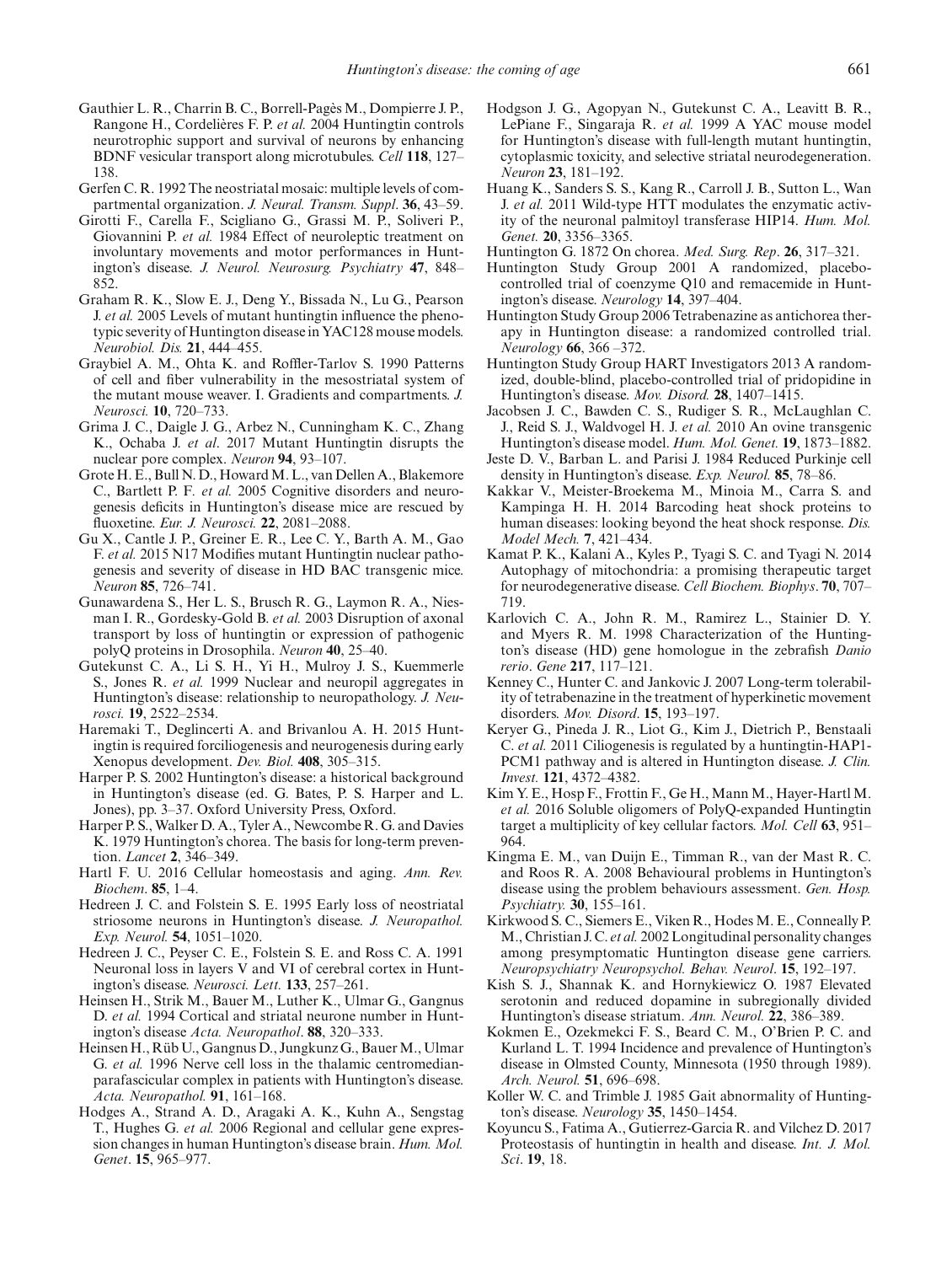- <span id="page-13-1"></span>Krench M. and Littleton J. T. 2013 Modeling Huntington disease in Drosophila: Insights into axonal transport defects and modifiers of toxicity. *Fly (Austin)* **7**, 229–236.
- <span id="page-13-23"></span>Krobitsch S. and Lindquist S. 2000 Aggregation of huntingtin in yeast varies with the length of the polyglutamine expansion and the expression of chaperone proteins. *Proc. Natl. Acad. Sci. USA* **97**, 1589–1594.
- <span id="page-13-32"></span>Labadorf A., Hoss A. G., Lagomarsino V, Latourelle J. C., Hadzi T. C., Bregu J. 2015 RNA Sequence analysis of human Huntington disease brain reveals an extensive increase in inflammatory and developmental gene expression. *PLoS One* **10**, e0143563.
- <span id="page-13-28"></span>Legendre-Guillemin V., Metzler M., Charbonneau M., Gan L., Chopra V., Philie J. *et al.* 2002 HIP1 and HIP12 display differential binding to F-actin, AP2, and clathrin. Identification of a novel interaction with clathrin lightchain. *J. Biol. Chem.* **277**, 19897–19904.
- <span id="page-13-34"></span>Leonard D. P., Kidson M. A., Brown J. G., Shannon P. J. and Taryan S. 1975 A double blind trial of Lithium carbonate and haloperidol in Huntington's chorea. *Aust. N Z J*. **9**, 115– 118.
- <span id="page-13-29"></span>Li X., Sapp E., Valencia A., Kegel K. B., Qin Z. H., Alexander J. *et al.* 2008 A function of huntingtin in guanine nucleotide exchange on Rab11. *Neuroreport* **19**, 1643–1647.
- <span id="page-13-19"></span>Lin B., Rommens J. M., Graham R. K., Kalchman M., MacDonald H., Nasir J. *et al.* 1993 Differential 3' polyadenylation of the Huntington disease gene results in two mRNA species with variable tissue expression. *Hum. Mol. Genet*. **2**, 1541–1545.
- <span id="page-13-30"></span>Lin L., Park J. W., Ramachandran S., Zhang Y., Tseng Y. T., Shen S. *et al.* 2016 Transcriptome sequencing reveals aberrant alternative splicing in Huntington's disease. *Hum. Mol. Genet*. **25**, 3454–3466.
- <span id="page-13-26"></span>Liot G., Zala D., Pla P., Mottet G., Piel M. and Saudou F. 2013 Mutant Huntingtin alters retrograde transport of TrkB receptors in striatal dendrites. *J. Neurosci.* **33**, 6298–6309.
- <span id="page-13-14"></span>Lloyd K. G., Dreksler S. and Bird E. D. 1977 Alterations in 3H-GABA binding in Huntington's chorea. *Life Sci.* **21**, 747– 753.
- <span id="page-13-35"></span>Lundin A., Dietrichs E., Haghighi S., Göller M. L., Heiberg A., Loutfi G. *et al.* 2010 Efficacy and safety of the dopaminergic stabilizer Pridopidine (ACR16) inpatients with Huntington's disease. *Clin. Neuropharmacol.* **33**, 260–264.
- <span id="page-13-11"></span>Macdonald V., Halliday G. M., Trent R. J. and McCusker E. A. 1997 Significant loss of pyramidal neurons in the angular gyrus of patients with Huntington's disease.*Neuropathol. Appl. Neurobiol.* **23**, 492–495.
- <span id="page-13-2"></span>Mangiarini L., Sathasivam K., Seller M., Cozens B., Harper A., Hetherington C. *et al.* 1996 Exon 1 of the HD gene with an expanded CAG repeat is sufficient to cause a progressive neurological phenotype in transgenic mice *Cell* **87**, 493–506.
- <span id="page-13-20"></span>Marques Sousa C. and Humbert S. 2013 Huntingtin: here, there, everywhere! *J. Huntingtons Dis*. **2**, 395–403.
- <span id="page-13-33"></span>Marsden C. D. 1973 Drug treatment of diseases characterized by abnormal movements. *Proc. R. Soc. Med*. **66**, 871–873.
- <span id="page-13-24"></span>Martin D. D., Ladha S., Ehrnhoefer D. E. and Hayden M. R. 2015 Autophagy in Huntington disease and huntingtin in autophagy. *Trends Neurosci.* **38**, 26–35.
- <span id="page-13-25"></span>Martinez-Vicente M, Talloczy Z, Wong E, Tang G, Koga H, Kaushik S*. et al.* 2010 Cargo recognition failure is responsible for inefficient autophagy in Huntington's disease. *Nat. Neurosci.* **13**, 567–576.
- <span id="page-13-36"></span>Matthews R. T., Yang L., Browne S., Baik M. and Beal M. F. 1998 Coenzyme Q10 administration increases brain mitochondrial concentrations and exerts neuroprotective effects. *Proc. Natl. Acad. Sci. USA* **95**, 8892–8897.
- <span id="page-13-12"></span>McCaughey W. T. E. 1961 The pathologic spectrum of Huntington's Chorea. *J. Nerv. Ment. Dis.* **133**, 91–103.
- <span id="page-13-6"></span>McCusker E. A., Casse R. F., Graham S. J., Williams D. B. and Lazarus R. 2000 Prevalence of Huntington disease in New South Wales in 1996. *Med. J. Aust*. **173**, 187–190.
- <span id="page-13-22"></span>Miller J., Arrasate M., Shaby B. A., Mitra S., Masliah E. and Finkbeiner S. 2010 Quantitative relationships between huntingtin levels, polyglutamine length, inclusion body formation, and neuronal death provide novel insight into Huntington's disease molecular pathogenesis. *J. Neurosci.* **30**, 10541–10550.
- <span id="page-13-31"></span>Miller J. R., Lo K. K., Andre R., Hensman Moss D. J., Träger U., Stone T. C. *et al.* 2016 RNA-Seq of Huntington's disease patient myeloid cells reveals innate transcriptional dysregulation associated with proinflammatory pathway activation. *Hum. Mol. Genet*. **25**, 2893–2904.
- <span id="page-13-8"></span>Morrison P. J., Johnston W. P. and Nevin N. C. 1995 The epidemiology of Huntington's disease in Northern Ireland. *J. Med. Genet.* **32**, 524–530.
- <span id="page-13-10"></span>Myers R. H., Vonsattel J. P., Stevens T. J., Cupples L. A., Richardson E. P., Martin J. B. *et al.* 1988 Clinical and neuropathologic assessment of severity in Huntington's disease. *Neurology* **38**, 341–347.
- <span id="page-13-21"></span>Narain Y., Wyttenbach A., Rankin J., Furlong R. A. and Rubinsztein D. C. 1999 A molecular investigation of true dominance in Huntington's disease. *J. Med. Genet.* **36**, 739–746.
- <span id="page-13-18"></span>Neuwald A. F. and Hirano T. 2000 HEAT repeats associated with condensins, cohesins, and other complexes involved in chromosome-related functions. *Genome Res*. **10**, 1445–1452.
- <span id="page-13-16"></span>Nguyen K. Q., Rymar V. V. and Sadikot A. F. 2016 Impaired TrkB Signaling Underlies reduced BDNF-mediated trophic support of striatal neurons in the R6/2 mouse model of Huntington's disease. *Front Cell Neurosci.* **9**, 37.
- <span id="page-13-0"></span>Nørremølle A., Riess O., Epplen J. T., Fenger K., Hasholt L. and Sørensen S. A. 1993 Trinucleotide repeat elongation in the Huntingtin gene in Huntington disease patients from 71 Danish families. *Hum. Mol. Genet*. **2**, 1475–1476.
- <span id="page-13-9"></span>Novak M. J. and Tabrizi S. J. 2010 Huntington's disease. *BMJ* **30**, 340.
- <span id="page-13-3"></span>Okun M. S. and Thommi N. 2004 Americo Negrette (1924 to 2003): diagnosing Huntington disease in Venezuela. *Neurology* **63**, 340–343.
- <span id="page-13-37"></span>Paganini M., Biggeri A., Romoli A.M., Mechi C., Ghelli E., Berti V. *et al.* 2014 Fetal striatal grafting slows motor and cognitive decline of Huntington's disease. *J. Neurol. Neurosurg. Psychiatry* **85**, 974–981.
- <span id="page-13-5"></span>Palo J., Somer H., Ikonen E., Karila L. and Peltonen L. 1987 Low prevalence of Huntington's disease in Finland. *Lancet* **2**, 805–806.
- <span id="page-13-27"></span>Pandey M., Mohanakumar K. P. and Usha R. 2010 Mitochondrial functional alterations in relation to pathophysiology of Huntington's disease. *J. Bioenerg. Biomembr.* **42**, 217–226.
- <span id="page-13-17"></span>Paul B. D., Sbodio J. I., Xu R., Vandiver M. S., Cha J. Y., Snowman A. M. *et al.* 2014 Cystathionine γ-lyase deficiency mediates neurodegeneration in Huntington's disease. *Nature* **509**, 96–100.
- <span id="page-13-15"></span>Pavese N., Andrews T. C., Brooks D. J., Ho A. K., Rosser A. E., Barker R. A. *et al.* 2003 Progressive striatal and cortical dopamine receptor dysfunction in Huntington's disease: a PET study. *Brain* **126**, 1127–1135.
- <span id="page-13-13"></span>Perry T. L., Hansen S. and Kloster M. 1973 Huntington's chorea. Deficiency of gamma-aminobutyric acid in brain. *N. Engl. J. Med*. **288**, 337–342.
- <span id="page-13-7"></span>Peterlin B., Kobal J., Teran N., Flisar D. and Lovrecić L. 2009 Epidemiology of Huntington's disease in Slovenia. *Acta. Neurol. Scand.* **119**, 371–375.
- <span id="page-13-4"></span>Pleydell M. J. 1955 Huntington's chorea in Northamptonshire. *Br. Med. J.* **2**, 889.
- <span id="page-13-38"></span>Precious S. V., Zietlow R, Dunnett S. B., Kelly C. M. and Rosser A. E. 2017 Is there a place for human fetal–derived stem cells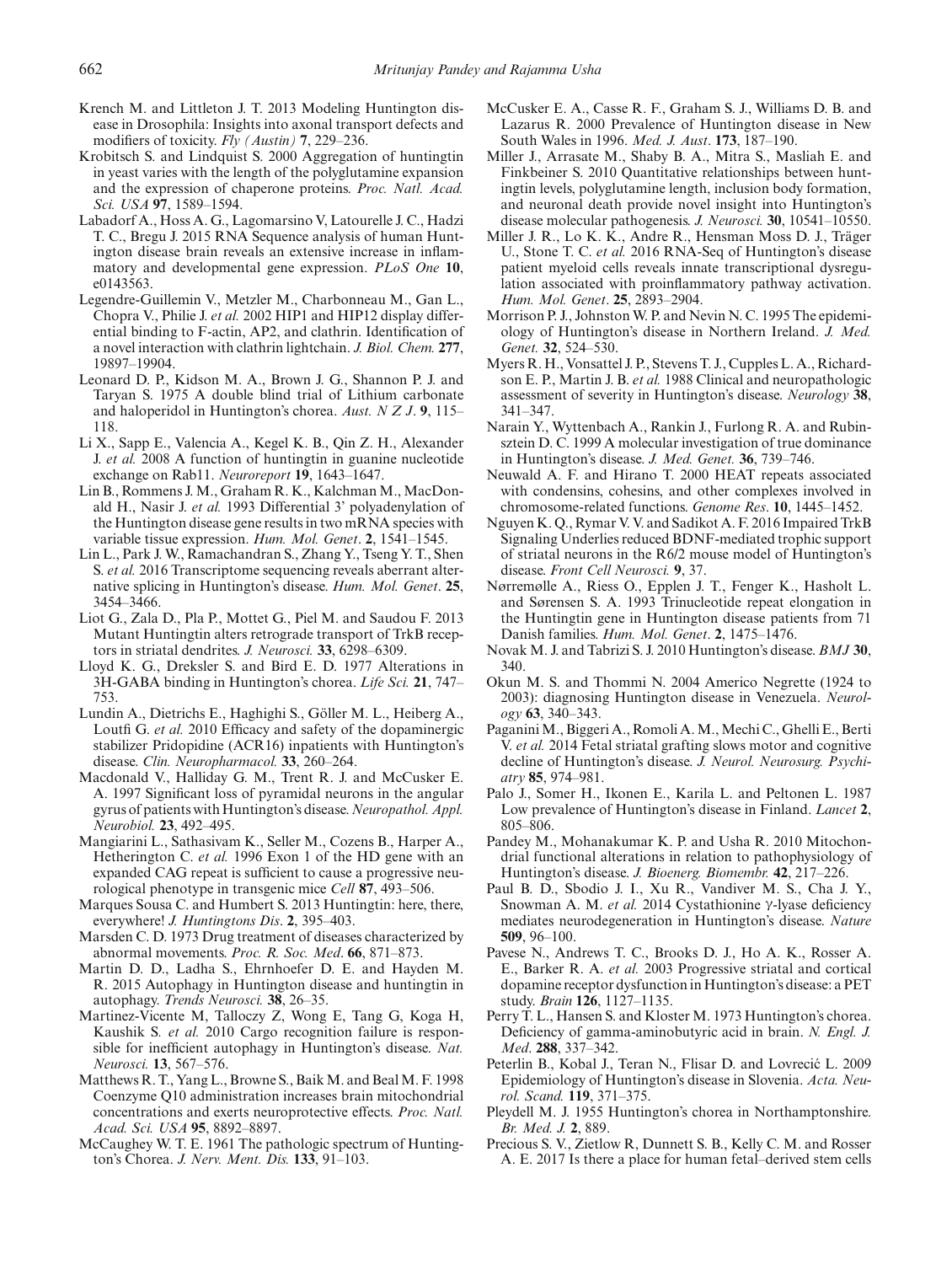for cell replacement therapy in Huntington's disease? *Neurochem. Int.* **106**, 114–121.

- <span id="page-14-7"></span>Pridmore S. A. 1990 The prevalence of Huntington's disease in Tasmania. *Med. J. Aust.* **153**, 133–134.
- <span id="page-14-25"></span>Ramdzan Y. M., Trubetskov M. M., Ormsby A. R., Newcombe E. A., Sui X., Tobin M. J. *et al.* 2017 Huntingtin inclusions trigger cellular quiescence, deactivate apoptosis, and lead to delayed necrosis. *Cell Rep.* **19**, 919–927.
- <span id="page-14-29"></span>Ravikumar B., Vacher C., Berger Z., Davies J. E., Luo S., Oroz L. G. *et al.* 2004 Inhibition of mTOR induces autophagy and reduces toxicity of polyglutamine expansions in fly and mouse models of Huntington disease. *Nat. Genet*. **36**, 585– 595.
- <span id="page-14-3"></span>Reddy P. H., Williams M., Charles V., Garrett L., Pike-Buchanan L., Whetsell W. O. Jr *et al.* 1998 Behavioural abnormalities and selective neuronal loss in HD transgenic mice expressing mutated full–length HD cDNA. *Nat. Genet.* **20**, 198– 202.
- <span id="page-14-4"></span>Reed T. E. and Chandler J. H. 1958 Huntington's chorea in Michigan. I. Demography and genetics. *Am. J. Hum. Genet.* **10**, 201–225.
- <span id="page-14-35"></span>Reilmann R. 2013 The pridopidine paradox in Huntington's disease. *Mov. Disord.* **28**, 1321–1324.
- <span id="page-14-12"></span>Reiner A., Albin R. L., Anderson K. D., D'Amato C. J., Penney J. B. and Young A. B. 1988 Differential loss of striatal projection neurons in Huntington disease. *Proc. Natl. Acad. Sci. USA* **85**, 5733–5737.
- <span id="page-14-19"></span>Reynolds G. P. and Garrett N. J. 1986 Striatal dopamine and homovanillic acid in Huntington's disease. *J. Neural. Transm.* **65**, 151–155.
- <span id="page-14-17"></span>Reynolds G. P. and Pearson S. J. 1987 Decreased glutamic acid and increased 5-hydroxytryptamine in Huntington's disease brain. *Neurosci. Lett*. **78**, 233–238.
- <span id="page-14-9"></span>Ribaï P., Nguyen K., Hahn-Barma V., Gourfinkel-An I., Vidailhet M., Legout A. *et al.* 2007 Psychiatric and cognitive difficulties as indicators of juvenile Huntington disease onset in 29 patients. *Arch. Neurol.* **64**, 813–819.
- <span id="page-14-15"></span>Rodda R. A. 1981 Cerebellar atrophy in Huntington's disease. *J. Neurol. Sci.* **50**, 147–157.
- <span id="page-14-13"></span>Rosas H. D., Salat D. H., Lee S. Y., Zaleta A. K., Pappu V., Fischl B. *et al.* 2008 Cerebral cortex and the clinical expression of Huntington's disease: complexity and heterogeneity.*Brain* **131**, 1057–1068.
- <span id="page-14-36"></span>Ross C. A. and Tabrizi S. J. 2011 Huntington's disease: from molecular pathogenesis to clinical treatment. *Lancet Neurol.* **10**, 83–98.
- <span id="page-14-1"></span>Rubinsztein D. C., Leggo J., Coles R., Almqvist E., Biancalana V., Cassiman J. J. *et al.* 1996 Phenotypic characterization of individuals with 30–40 CAG repeats in the Huntington disease (HD) gene reveals HD cases with 36 repeats and apparently normal elderly individuals with 36–39 repeats. *Am. J. Hum. Genet.* **59**, 16–22.
- <span id="page-14-16"></span>Sapp E., Kegel K. B., Aronin N., Hashikawa T., Uchiyama Y., Tohyama K. *et al.* 2001 Early and progressive accumulation of reactive microglia in the Huntington disease brain. *J. Neuropathol. Exp. Neurol*. **60**, 161–172.
- <span id="page-14-21"></span>Saudou F. and Humbert S. 2016 The biology of Huntingtin. *Neuron* **89**, 910–926.
- <span id="page-14-23"></span>Schmitt I., Bächner D., Megow D., Henklein P., Hameister H., Epplen J. T. *et al.* 1995 Expression of the Huntington disease gene in rodents: cloning the rat homologue and evidence for downregulation in non-neuronal tissues during development. *Hum. Mol. Genet.* **4**, 1173–1182.
- <span id="page-14-10"></span>Schoenfeld M., Myers R. H., Cupples L. A., Berkman B., Sax D. S. and Clark E. 1984 Increased rate of suicide among patients with Huntington's disease. *J. Neurol. Neurosurg. Psychiatry* **47**, 1283–1287.
- <span id="page-14-11"></span>Seto-Ohshima A., Emson P. C., Lawson E., Mountjoy C. Q. and Carrasco L. H. 1988 Loss of matrix calcium-binding proteincontaining neurons in Huntington's disease. *Lancet* **1**, 1252– 1255.
- <span id="page-14-8"></span>Shiwach R. S. and Lindenbaum R. H. 1990 Prevalence of Huntington's disease among UK immigrants from the Indian subcontinent. *Br. J. Psychiatry* **157**, 598–599.
- <span id="page-14-5"></span>Shokeir M. H. 1975 Investigations on Huntington's disease in the Canadian Prairies. I. Prevalence. *Clin. Genet*. **7**, 345–348.
- <span id="page-14-34"></span>Shoulson I., Goldblatt D., Charlton M. and Joynt R. J. 1978 Huntington's disease: treatment with muscimol, a GABAmimetic drug. *Ann. Neurol.* **4**, 279–284.
- <span id="page-14-6"></span>Simpson S. A. and Johnston A. W. 1989 The prevalence and patterns of care of Huntington's chorea in Grampian. *Br. J. Psychiatry* **155**, 799–804.
- <span id="page-14-24"></span>Slow E. J., Graham R. K., Osmand A. P., Devon R. S., Lu G., Deng Y. *et al.* 2005 Absence of behavioral abnormalities and neurodegeneration *in vivo* despite widespread neuronal huntingtin inclusions. *Proc. Natl. Acad. Sci. USA* **102**, 11402– 11407.
- <span id="page-14-20"></span>Smith R., Chung H., Rundquist S., Maat-Schieman M. L., Colgan L., Englund E. *et al.* 2006 Cholinergic neuronal defect without cell loss in Huntington's disease. *Hum. Mol. Genet.* **15**, 3119–3131.
- <span id="page-14-30"></span>Song W., Chen J., Petrilli A., Liot G., Klinglmayr E., Zhou Y. *et al.* 2011 Mutant huntingtin binds the mitochondrial fission GTPase dynamin-related protein-1 and increases its enzymatic activity. *Nat. Med.* **17**, 377–382.
- <span id="page-14-14"></span>Spargo E., Everall I. P. and Lantos P. L. 1993 Neuronal loss in the hippocampus in Huntington's disease: a comparison with HIV infection. *J. Neurol. Neurosurg. Psychiatry*. **56**, 487– 491.
- <span id="page-14-0"></span>Spires T. L. and Hannan A. J. 2007 Molecular mechanisms mediating pathological plasticity in Huntington's disease and Alzheimer's disease. *J. Neurochem.* **100**, 874–882.
- <span id="page-14-18"></span>Spokes E. G. 1980 Neurochemical alterations in Huntington's chorea: a study of post–mortem brain tissue. *Brain* **103**, 179– 210.
- <span id="page-14-31"></span>Steffan J. S., Kazantsev A., Spasic-Boskovic O., Greenwald M., Zhu Y. Z., Gohler H. *et al*. 2000 The Huntington's disease protein interacts with p53 and CREB-binding protein and represses transcription. *Proc. Natl. Acad. Sci. USA* **97**, 6763– 6768.
- <span id="page-14-26"></span>Steffan J. S., Agrawal N., Pallos J., Rockabrand E., Trotman L. C., Slepko N. *et al.* 2004 SUMO modification of Huntingtin and Huntington's disease pathology. *Science* **304**, 100–104.
- <span id="page-14-28"></span>Steffan J. S. 2010 Does Huntingtin play a role in selective macroautophagy? *Cell Cycle* **9**, 3401–341.
- <span id="page-14-32"></span>Suhr S. T., Senut M. C., Whitelegge J. P., Faull K. F., Cuizon D. B. and Gage F. H. 2001 Identities of sequestered proteins in aggregates from cells with induced polyglutamine expression. *J. Cell Biol.* **153**, 283–294.
- <span id="page-14-2"></span>Tabrizi S. J., Scahill R. I., Owen G., Durr A., Leavitt B. R., Roos R. A. *et al.* 2013 Predictors of phenotypic progression and disease onset in premanifest and early-stage Huntington's disease in the TRACK-HD study: analysis of 36-month observational data. *Lancet Neurol.* **12**, 637–649.
- <span id="page-14-33"></span>Tagawa K., Marubuchi S., Qi M. L., Enokido Y., Tamura T., Inagaki R. *et al*. 2007 The induction levels of heat shock protein 70 differentiate the vulnerabilities to mutant huntingtin among neuronal subtypes. *J. Neurosci*. **27**, 868–880.
- <span id="page-14-22"></span>Takano H. and Gusella J. F. 2002 The predominantly HEAT-like motif structure of huntingtin and its association and coincident nuclear entry with dorsal, an NF-kB/Rel/dorsal family transcription factor. *BMC Neurosci.* **3**, 15.
- <span id="page-14-27"></span>Thakur A. K., Jayaraman M., Mishra R., Thakur M., Chellgren V. M., Byeon I. J. *et al.* 2009 Polyglutamine disruption of the